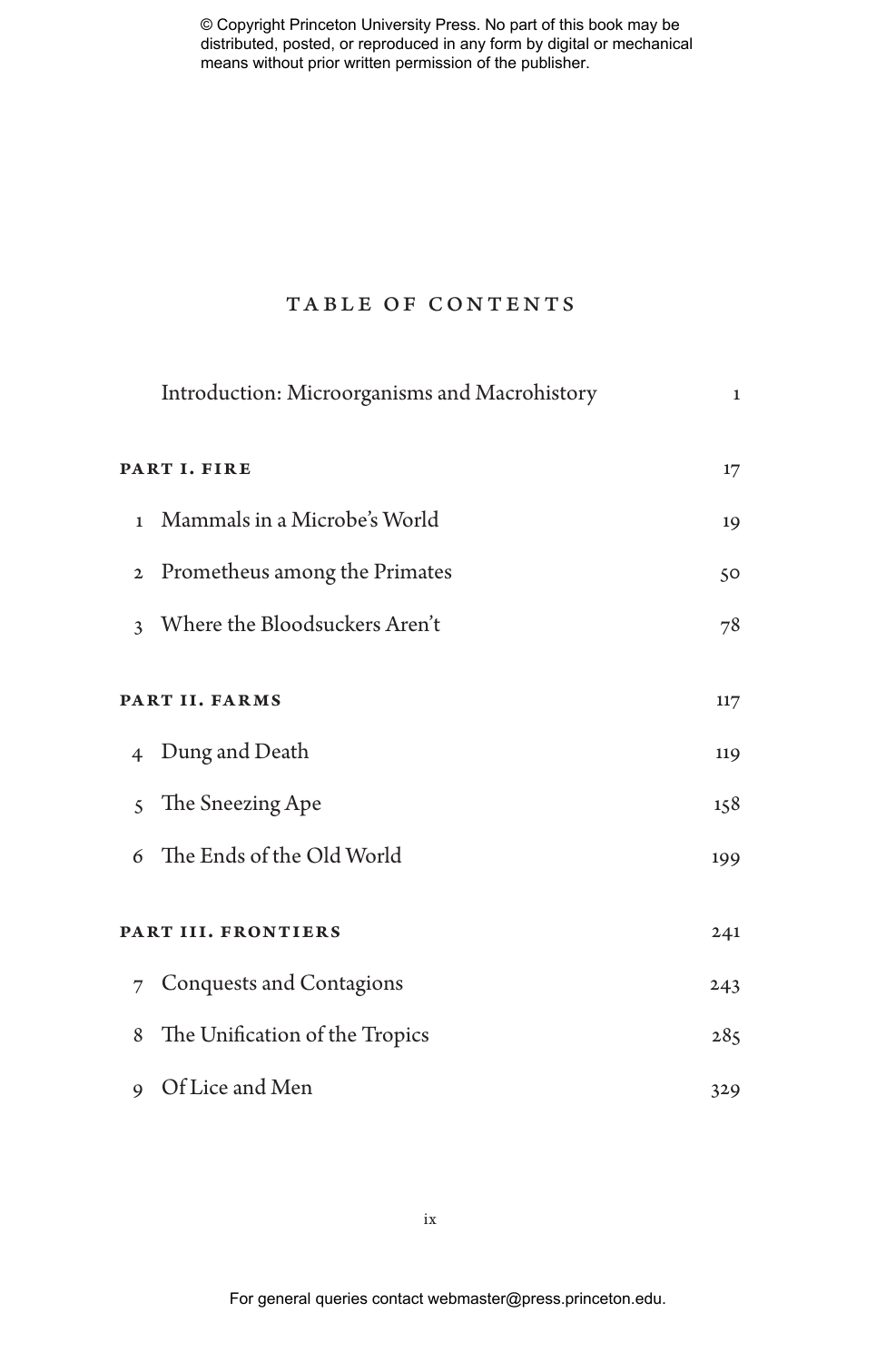x table of content

| PART IV. FOSSILS |                                     | 369 |
|------------------|-------------------------------------|-----|
|                  | 10 The Wealth and Health of Nations | 371 |
|                  | 11 Disease and Global Divergence    | 417 |
|                  | 12 The Disinfected Planet           | 466 |
|                  |                                     |     |

*Acknowledgments* 511 *Appendix: Checklist of Major Identified Species of Human Pathogens* 513 *Notes* 521 *References* 581 *Index* 671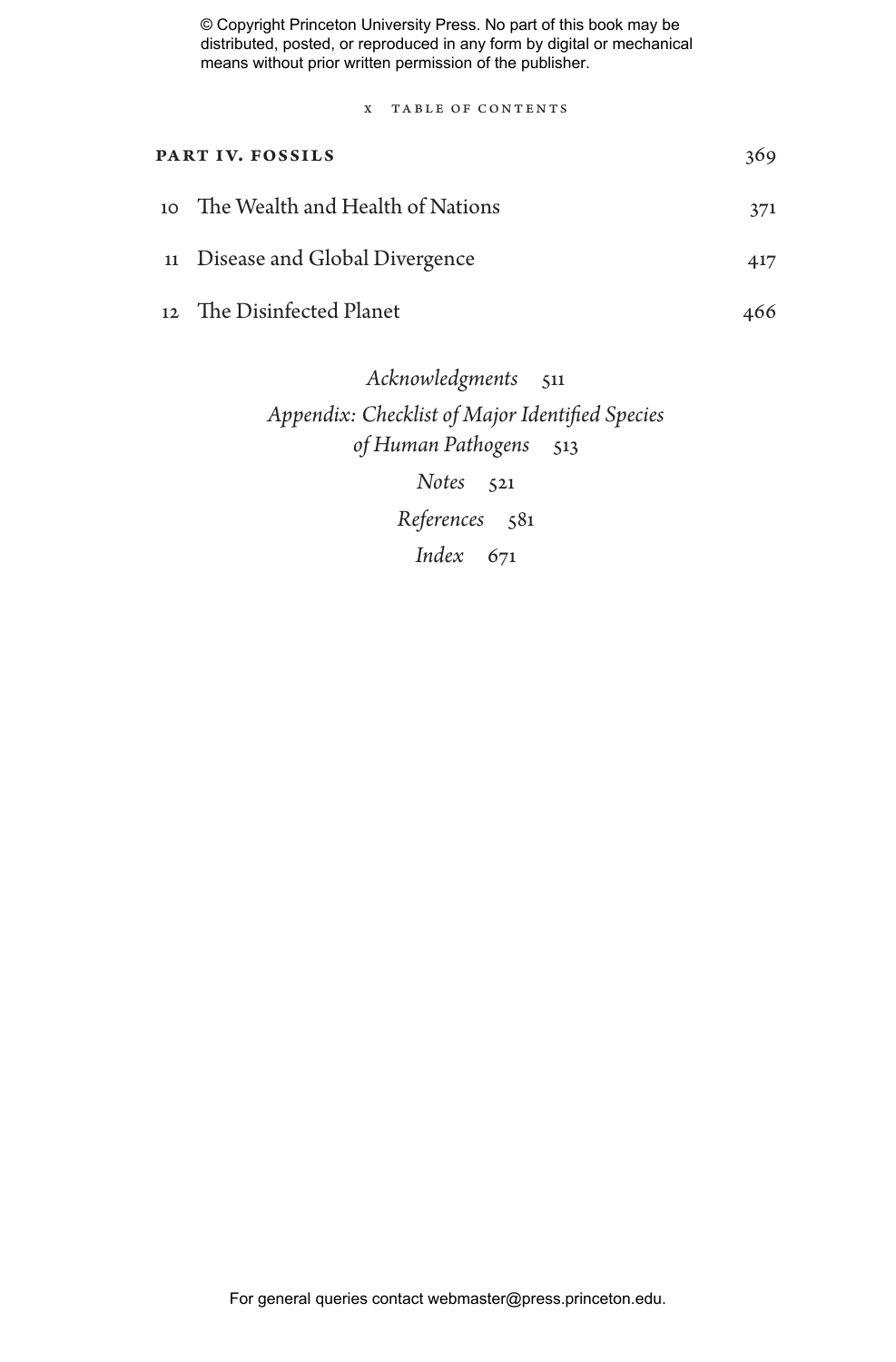# Introduction

# microorganisms and macrohistory

one of the chief blessings of living in the modern world is supposed to be that the risk of dying from an infectious disease has become vanishingly small. The nuisances of modern civilization are a small price to pay for the good fortune of being alive at a time when our germs have been brought to heel. We can grudgingly resign ourselves to the inevitability that cancers, chronic diseases, or degenerative disorders will catch up to us someday. We moderns die of old age, of overabundance, of cellular malfunction . . . but not plagues and poxes. Until, that is, a new pestilence has the temerity to disrupt our daily lives, here and now.

More than we are apt to remember, even in the shadow of a pandemic, the world we inhabit thoroughly presupposes the subjugation of infectious disease. Consider, if you are privileged enough to live in a developed society, a routine morning. It starts with a walk across a cold (but easily disinfected) tile floor to deposit roughly one hundred grams of stool in a gravity-powered flushing device. A few liters of water, carrying nine trillion or so bacteria, are whisked away for treatment. A thin, two-ply tree product minimized contact between your waste and your hands, but for good measure you wash them anyway, using soap containing mild antibiotic compounds. In the shower you douse your whole body with gentle disinfectants, and then apply a jelly loaded with an aluminum compound to waylay the malodorous bacteria in your underarms.<sup>1</sup>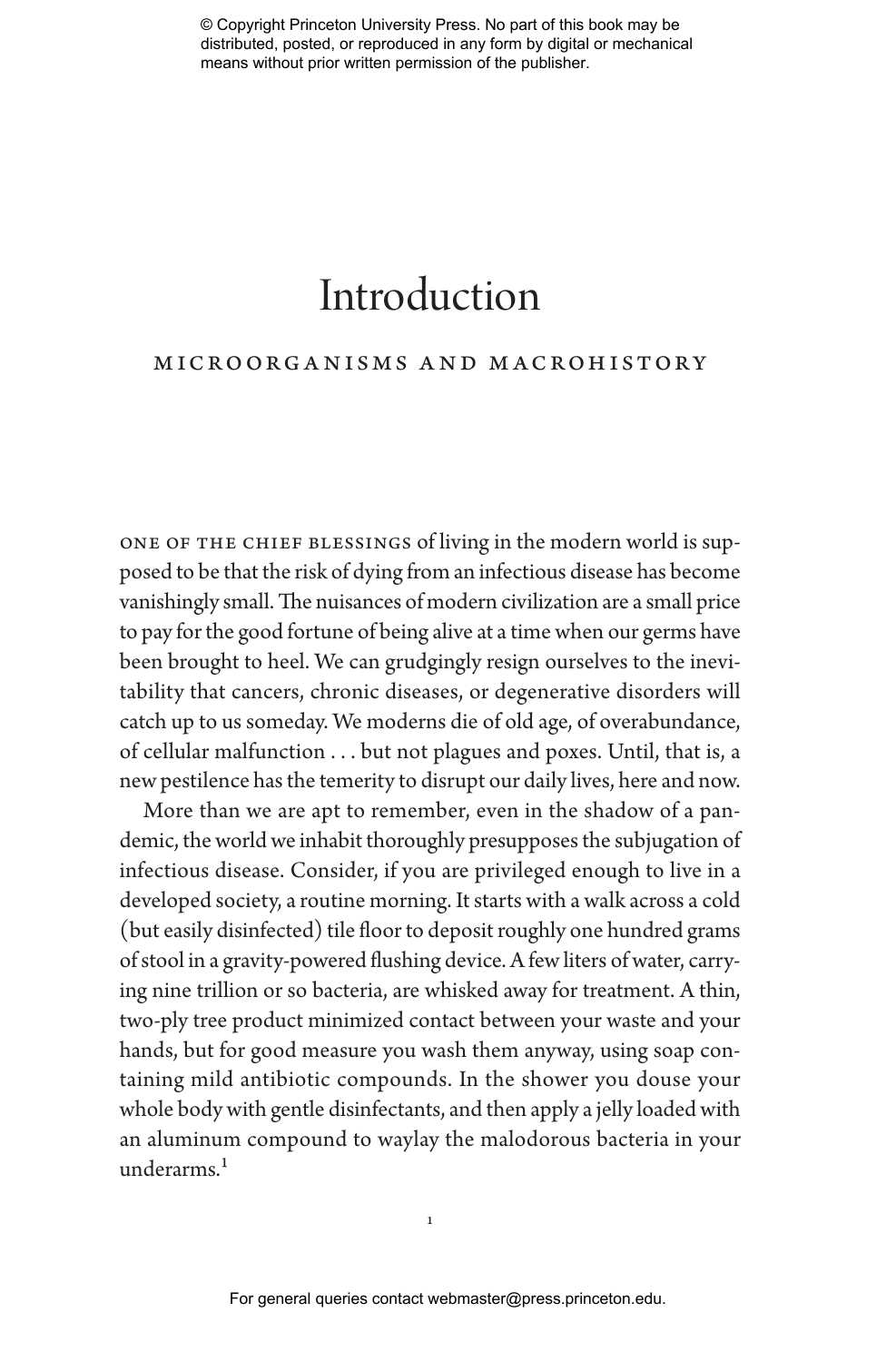# 2 Introduction

When you walk into the kitchen, you open a refrigerated box and feel the 40°F air rush out—just cool enough to slow the decay of the dead fruits, vegetables, and animals inside. You grab (on a weekend morning, perhaps) some slices of slaughtered pig, tightly wrapped in an impermeable sheet of cellulose that keeps bacteria and oxygen out. Using one of the very oldest technologies, you light a fire—or at least twist a knob that does it for you—and heat your meat until it is around 150°F, and the microbes hanging all over it are good and dead. When you drink a glass of water, the fact that it has been mildly chlorinated upstream of your faucet relieves you of any need to worry that you will contract a ghastly intestinal disease. And should you pour yourself a glass of cow's milk, you can be assured that any microbial stowaways were exterminated in a process developed by the father of germ theory himself, Louis Pasteur.

Belly appeased, you leave the house owned by the bank that made you a thirty-year loan on the safe bet that you will be alive long enough to pay the money back. You depart through a door that is sealed to keep out rodents, mosquitos, and other carriers of pathogens. Perhaps you load your kids (on average, just over two of them) into the van, taking them to a school where they spend more than a decade sponging up knowledge for a future they fully expect to see. Thankfully, it is safe to put your darlings in a building with hundreds of other humans because they have immune systems artificially primed by vaccines to withstand a whole array of half-forgotten diseases. You accept, and bear gracefully, the seasonal colds and sore throats that are the price of existence on a crowded planet.

Our whole way of life depends on the control of infectious disease. But the dominance of *Homo sapiens* over its microbial enemies is astonishingly recent. Throughout most of human history, pathogens and parasites held the upper hand. Infectious diseases were the leading cause of death into the twentieth century. There have been about ten thousand generations of humans so far. For all but the last three or four generations, life was short, lasting on average around thirty years. Yet this average is deceptive, because life in a world ruled by infectious disease was both short *and* uncertain. Infectious diseases came in steady drips and in massive unforeseen waves. The control of infectious disease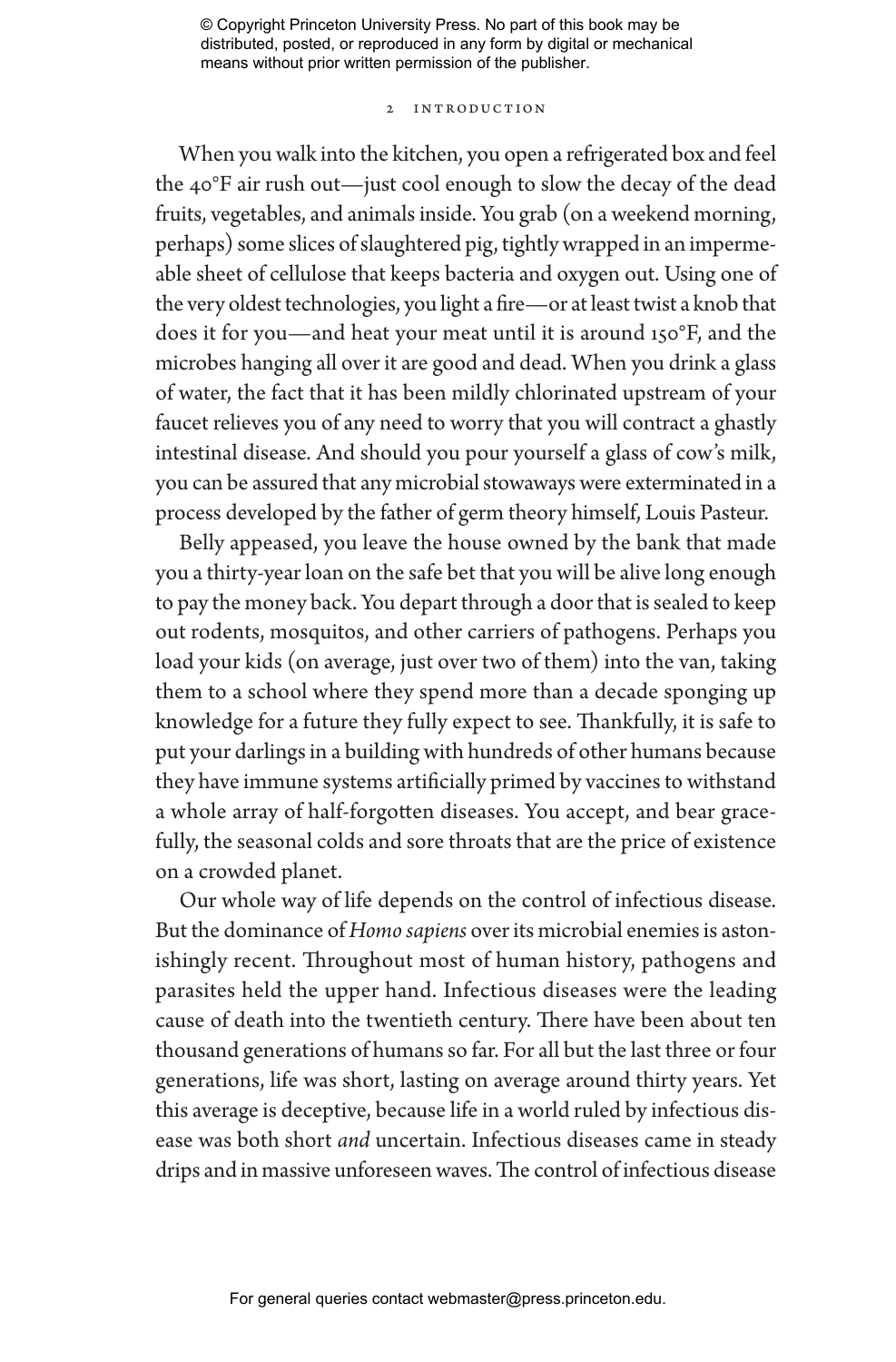Introduction 3

thus did more than double the average human lifespan. It changed our most basic expectations about suffering and predictability.<sup>2</sup>

Humanity's control is not only recent. It is also incomplete, in at least two senses. First, it is geographically uneven. In large parts of the world, infectious diseases remain an everyday threat. The freedom from fear of pestilence is a privilege not uniformly shared around the planet—an insidious fact whose history this book seeks to retrace. Second, our control of infectious disease is fragile. The tools we possess to mitigate the risks of infectious disease are many and clever, but they are also imperfect. Meanwhile, the evolution of new threats not only continues but accelerates, as human numbers rise and as we put pressure on natural ecosystems. For a parasite, there is now more incentive to exploit humans than ever. We do not, and cannot, live in a state of permanent victory over our germs. Eternal vigilance is the price of liberation from infectious disease, but interruptions are inevitable, not anomalous.

The COVID-19 pandemic has been a painful reminder of this vulnerability. A history of infectious disease can help us understand why such an outbreak was bound to happen—and why there will be another pandemic after this one, and then another. It can also prepare us to see that infectious diseases continue to affect our lives profoundly, in ways that are both visible and invisible. The danger of disease shapes our personal routines, everyday environments, and unspoken assumptions about life and death. It also permeates our relationship to the planet and to each other. The history of disease is the history of migration and power, of poverty and prosperity, of progress and its unintended consequences. In short, our history as a species is inseparable from our strange and intimate connection with the parasites that have stalked our journey every step of the way.

# The Contours of History

This book is a study of infectious disease in human history. Infectious disease is a state of impaired health caused by an invader—a pathogen, a parasite, or, more colloquially, a germ (chapter 1 explores these terms in more rigorous detail). The severity of infectious disease runs the spectrum from mere annoyance to existential threat. Our pathogens fall into five big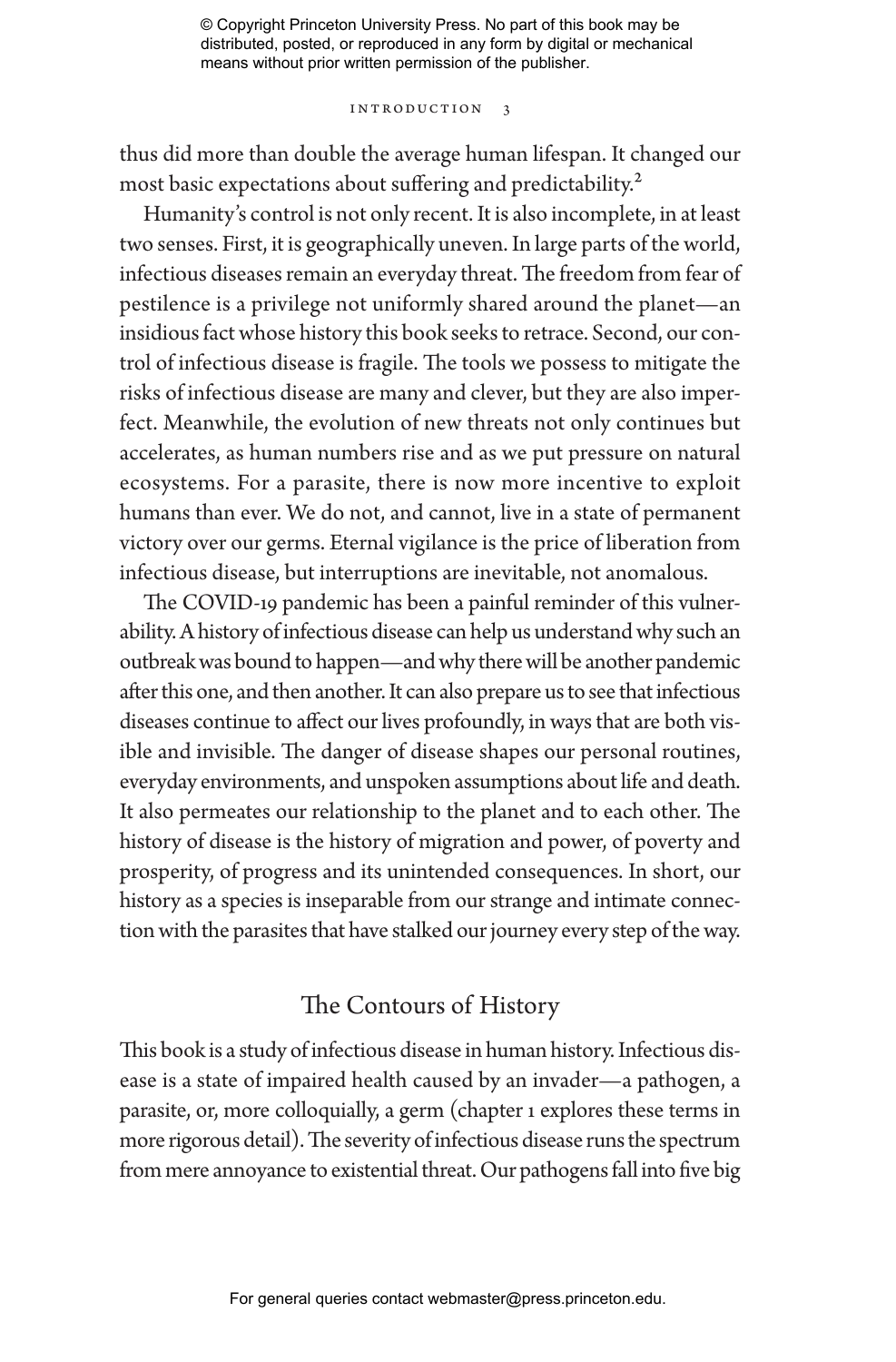# 4 Introduction

biological groups (or taxa): fungi, helminths, protozoa, bacteria, and viruses. Fungi are all around us but usually only pose a severe threat to the health of the immunocompromised. Helminths are worms, some of our oldest parasites. Protozoa are single-celled microorganisms that cause sinister diseases like malaria. Bacteria are also single-celled organisms, but, unlike protozoa, they lack an organized nucleus. They are responsible for many of our worst afflictions, including plague, tuberculosis, cholera, typhus, and typhoid fever. Viruses are infectious agents stripped down to the essentials; they replicate themselves by inserting their genetic code into the machinery of the host's cell. Viruses cause smallpox, measles, yellow fever, influenza, polio, AIDS, the common cold, and COVID-19.<sup>3</sup>

Every organism on earth, from the simplest bacterium to the blue whale, is exploited by parasites. In nature, the rules of parasitism—what determines the parasites that any organism will suffer—are governed by ecology and evolution. Consider our closest surviving relative, the chimpanzee. Chimps have the parasites they have because they live in equatorial forests, eat a range of plants, insects, and small monkeys, and exhibit certain social habits and behavioral traits. Their parasites will change over time, in response to the natural ups and downs of chimpanzee populations, and the continuous cycle of emergence and extinction among microbes. Chimpanzees have a natural history, insofar as they have evolved as a species and have existed for a few million years. But they do not have a history in the way we usually mean "history." Their societies do not have cumulative culture-driven change over time. Chimps one hundred thousand years ago lived essentially the same way that chimpanzees live today. They used the same simple tools and ate the same menu of forest foods. Chimps one hundred thousand years ago would have suffered from a set of diseases not so different from what their successors face today.4

By contrast, humanity's diseases result from the interplay of ecology, evolution, and a third term: history. Our dispersal across the globe, the transition to sedentary lifestyles and agriculture, the rise of cities, the growth of overland and overseas networks, the takeoff to modern economic and population growth, and so on, have reshaped the ecology and evolution of our germs. Humans today practice lifestyles that would have been unrecognizable a century ago, much less one hundred thousand years ago. Because of this history, we also have a disease pool our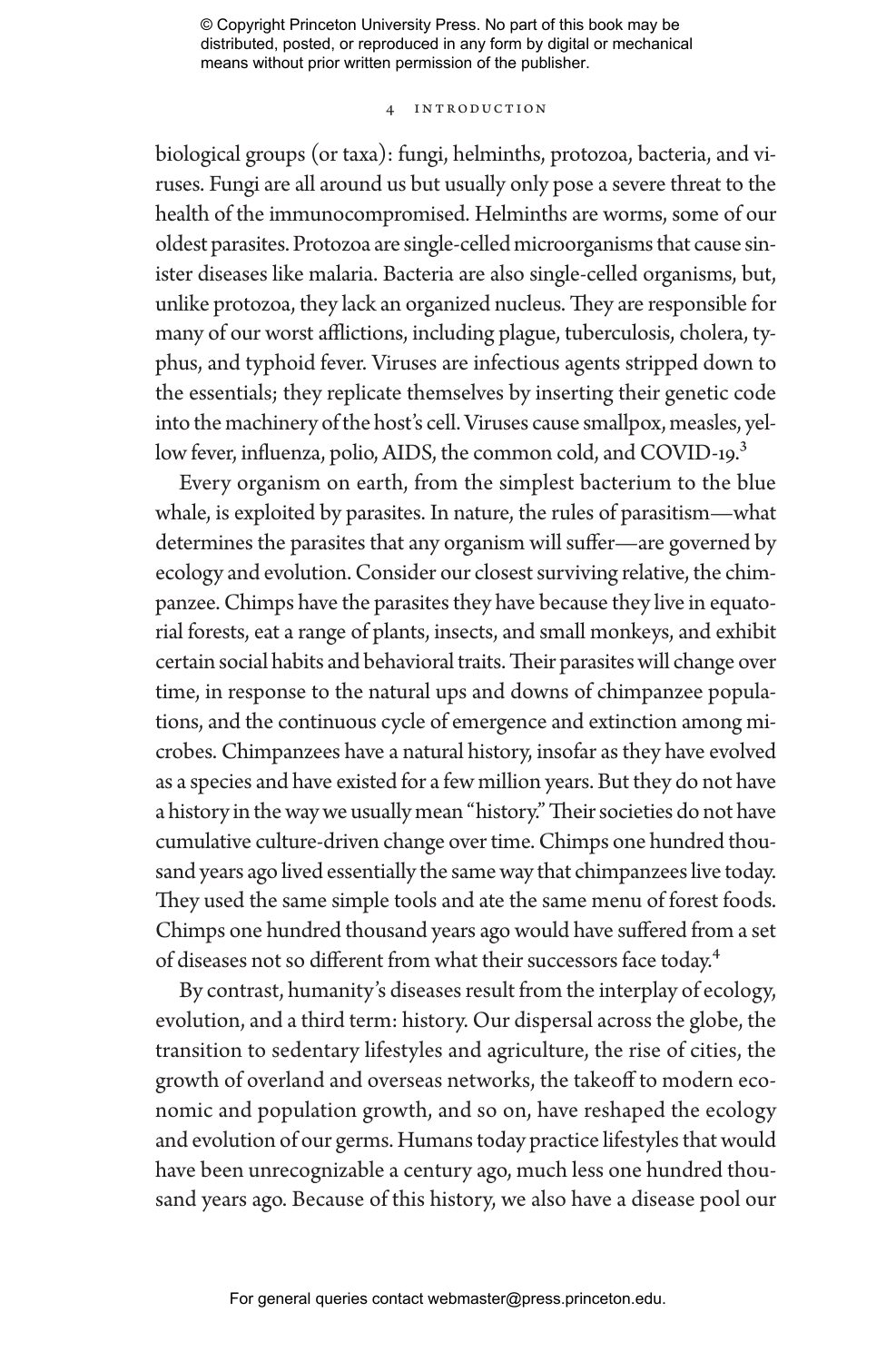# Introduction 5

ancestors would not recognize. When *Homo sapiens* evolved, some two hundred to three hundred thousand years ago in Africa, the vast majority of the pathogens we suffer today did not yet exist. Even ten thousand years ago most of our pathogens had not yet emerged. There was no tuberculosis, no measles, no smallpox, no plague, no cholera, no AIDS, and so on. In that sense, our deadly disease pool is an artefact of our history. We are apes who learned to master fire, domesticate plants and animals, conquer distance, build machines, and tap fossil energy. We live like no other ape, and in consequence we have a brood of parasites unlike any of our relatives in the animal kingdom.

The goal of this book is to tell the story of how we have acquired our distinct disease pool and what it has meant for us as a species. It is a history in which we are part of nature, rather than apart from it. The rules of ecology and evolution still apply to us, but our history influences ecology and evolution in uniquely powerful ways. On this reckoning, diseasecausing microbes, in all their glorious particularity, are historical actors, and it is worth the effort to get acquainted with the most influential among them. Yet the emergence, incidence, and consequences of disease, in individuals and populations alike, are always inseparable from a wider array of social and environmental factors. The central theme of the book is thus simple. Human history shapes disease ecology and pathogen evolution; disease ecology and pathogen evolution in turn shape the course of human history. Our germs are a product of our history, and our history has been decisively patterned by the battle with infectious disease.

To understand how our progress as a species has created the distinctive human disease pool, we must commit ourselves to seeing the world through the "eyes" of our germs. From a parasite's perspective, a human is simply a host. Our parasites' goals are not to harm us per se, but to pass on their genes to future generations. In a basic sense, it is obvious why humans are such irresistible hosts. Thanks to technological innovation, we are very good at extracting energy from the environment and turning it into human cells. Consider just our sheer numbers. Other great apes have global populations up to a few hundred thousand. There are now nearly eight billion of us. Just as robbers steal from banks because that is where the money is, parasites exploit human bodies because there are high rewards for being able to do so.<sup>5</sup>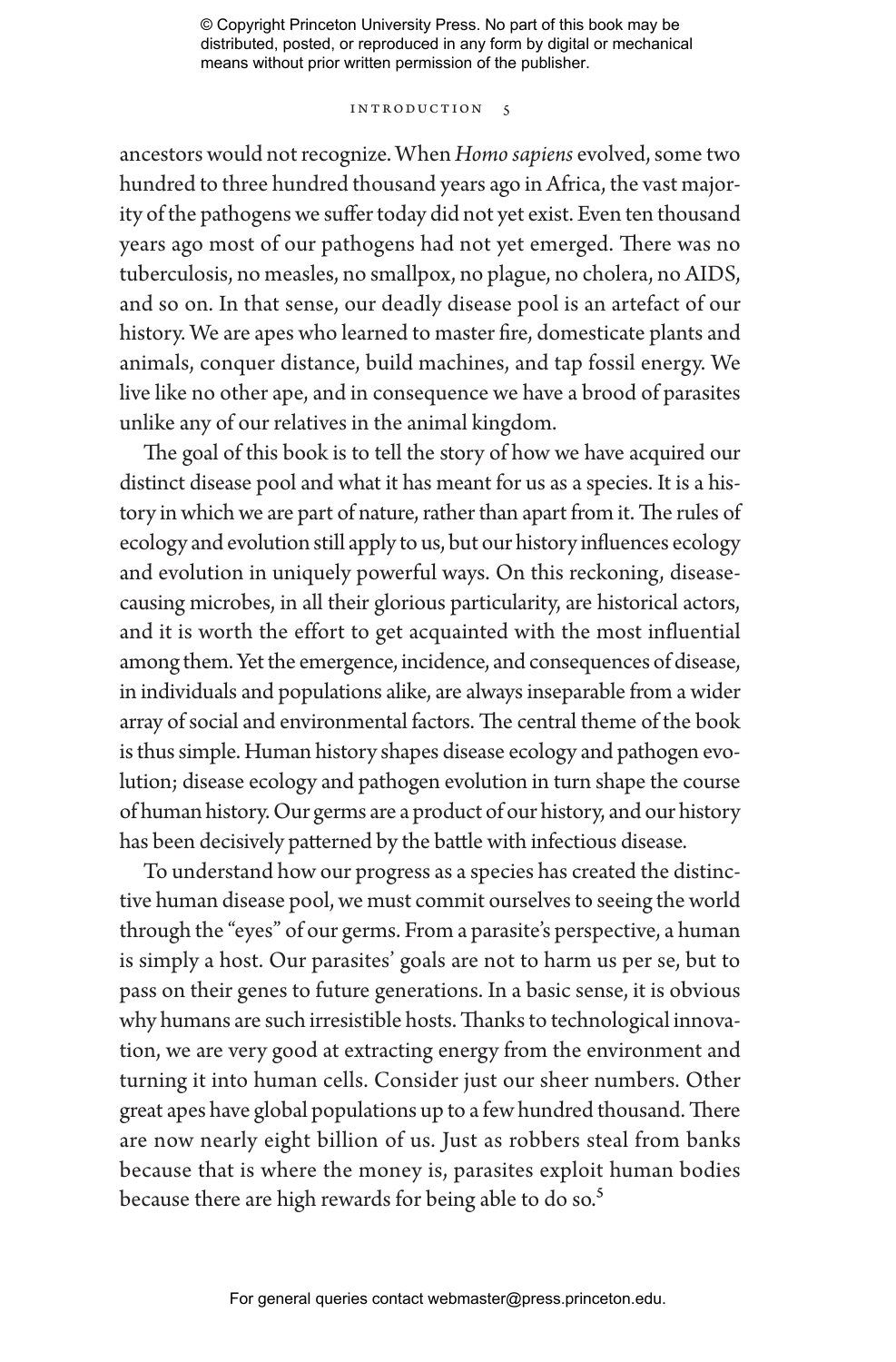## 6 Introduction

Of course, it is not only our immoderate numbers but almost everything about the way we live—how we use nature, how we congregate and connect—that shapes our disease ecology. The book is organized around four transformative energy revolutions. The first such revolution the mastery of fire—long precedes the emergence of *Homo sapiens*, although human evolution is entirely dependent on this primordial technology. Fire allowed our ancestors to disperse out of Africa and settle from the equator to the arctic. Humans have the extraordinary capacity to occupy virtually every niche on Earth. This versatility exposed our ancestors to an unusual variety of potential pathogens and also created important differences in the disease burden faced by different human societies. Physical geography plays an important role in infectious disease. For instance, tropical regions have borne—and continue to bear the heaviest burden of disease. This inequity in the disease burden between human populations is one of the really distinctive features of our species, and it is shaped by geography. But the extent, nature, and consequences of the uneven disease burden have changed over time, as the entanglements of ecology, power, and disease have been continuously reshaped throughout our history.6

The second energy revolution was the invention of farming. Starting around ten thousand years ago, in different foyers across the globe, human societies learned to control the reproduction of preferred species of plants and animals. As farming spread, human numbers soared, and the result has been a virtually unceasing acceleration of parasite evolution. Farming also created a novel and intimate ecological relationship between humans and other animals. One of the goals of this book is to revise the familiar story in which our farm animals were the definitive source of new diseases. That story is not so much wrong as incomplete. Cross-species transmission of microparasites is pervasive in nature. We now understand that most human diseases originate from wild animals for instance, from bats and rodents. Our domesticates—cows, pigs, sheep, horses, camels, and so on—have more often been an evolutionary bridge than an ultimate reservoir of human pathogens. What permanently changed with farming, then, was humanity's place in the broader web of animal life—and animal disease (see figure 0.1).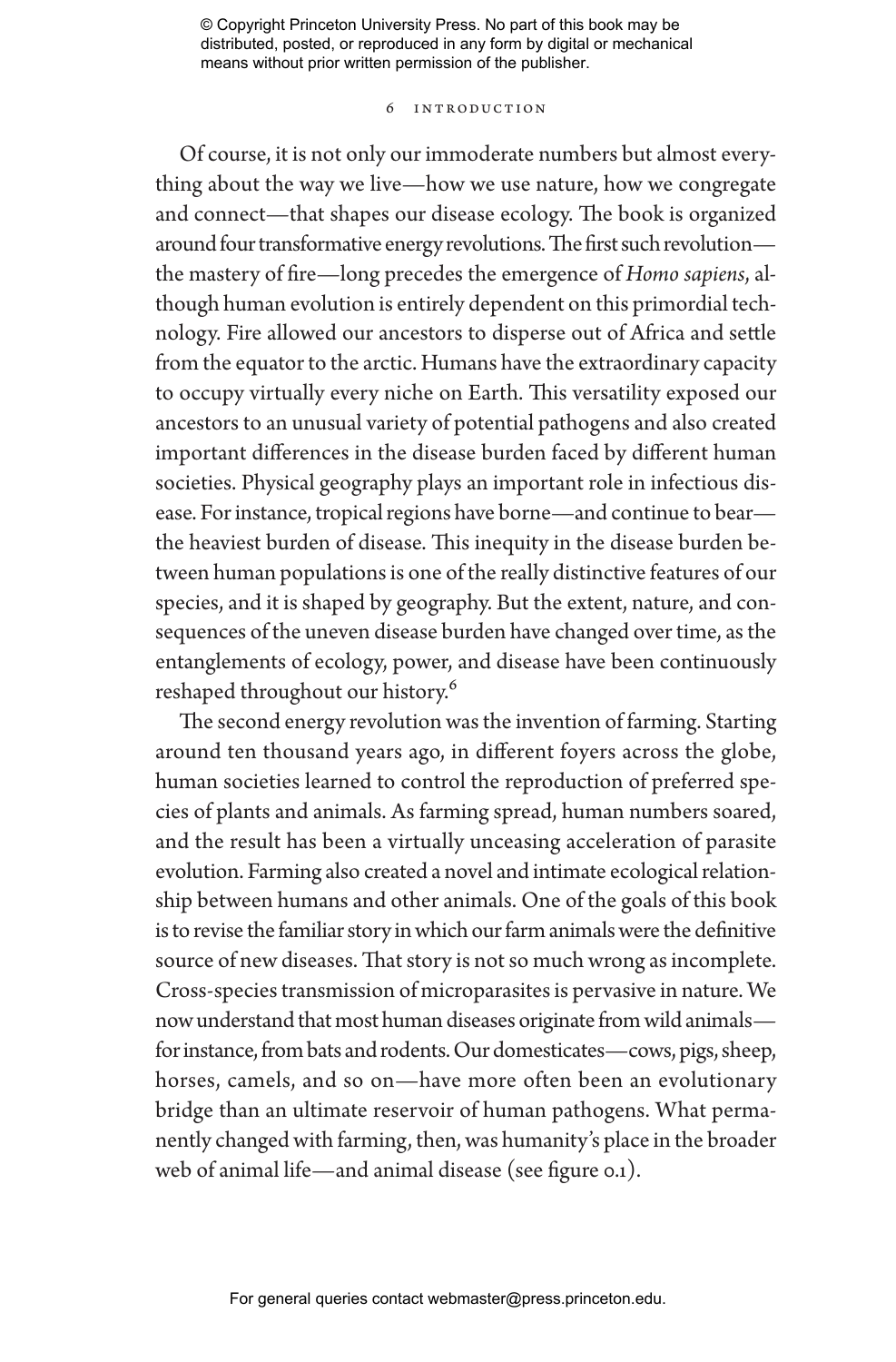

figure 0.1. Disease webs: pathogens transmit between different species. Pathogens have varying degrees of host specificity, and they can adapt to new hosts.

Agriculture also required ancestral hunter-gatherers to trade their mobile ways for a permanent address. In turn, the sedentary lifestyle created ecological niches for germs that flourished in the unique waste environments surrounding human settlements. Diarrhea and dysentery became more formidable problems for human health in the first millennia of farming. Yet, agriculture did not immediately spawn most of the so-called crowd diseases, caused by respiratory pathogens that require large, dense populations to sustain permanent transmission. Only later, with bronze and iron metallurgy, the domestication of donkeys and horses, and the rise of true cities and large empires, did more and more respiratory pathogens (like the agents of measles and smallpox) enter the permanent human disease pool. Civilizations in the Bronze and Iron Ages also became more interconnected, and long-distance networks allowed diseases to circulate across Europe, Asia, and Africa during this period. Great killers like tuberculosis and malaria diffused across the Old World, while the most peculiar and most explosive of the ancient diseases—bubonic plague—took advantage of the worldwide network of rats that human progress had unintentionally constructed.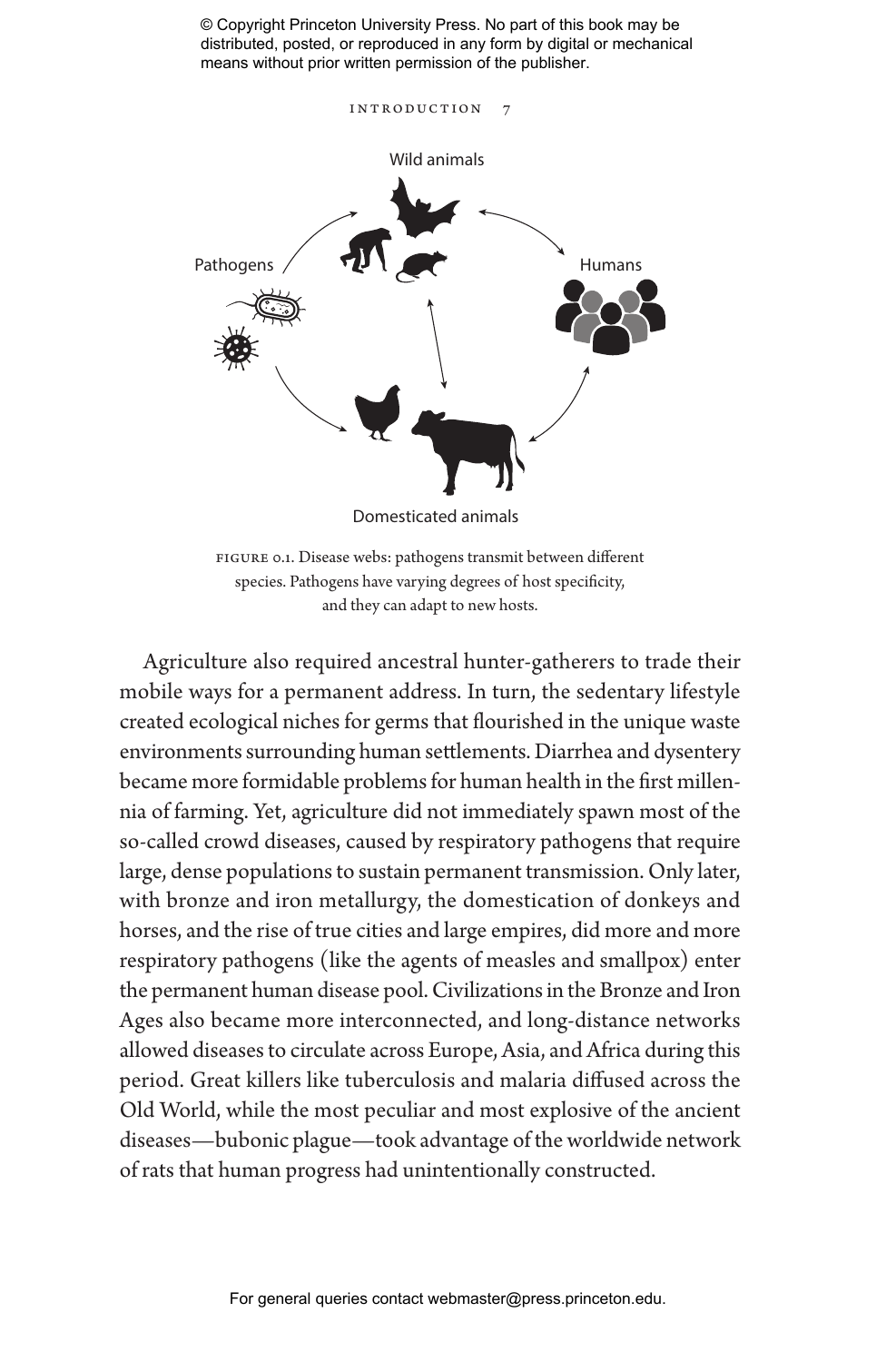# 8 Introduction

A third energy revolution, of sorts, was brought about by the regular crossing of the Atlantic Ocean. The voyages of Christopher Columbus reconnected the hemispheres after millennia of near total separation. The diverse peoples of the Americas were devastated by the introduction of European germs and the imposition of European colonization. Equally deserving of attention is the gradual reunification of the tropics, as equatorial germs migrated westward over the ocean. The result was a new geography of disease in the Americas, mirroring the gradients of health in the Old World. Contact with the New World was also transformative for Europe, Africa, and Asia. Atlantic-facing European societies, which were gifted with some of the naturally healthiest environments on the planet, were now at the center rather than the periphery of the world's most important economic networks. At a decisive moment of global history, these societies weathered the "general crisis" of the seventeenth century, whose biological dimensions are sketched in chapter 9. The breakthrough to modern growth and good health was achieved not because the old diseases whimpered out, but because human societies (and stronger states) adapted, even in the face of more daunting, and increasingly globalized, biological challenges.

The fourth energy revolution was the harnessing of fossil fuels. Eons of congealed sunlight stored underground as coal (and later oil and gas) provided energy for the Industrial Revolution. The Enlightenment and modern empirical science promoted economic growth, as well as greater control over infectious disease. Positive feedback loops between science, technology, education, population expansion, and state power created the regime of modern growth. But the negative health feedbacks of modern growth have also been extreme and have shaped health disparities both within and between societies. Steamships and railroads fueled the circulation of deadly diseases, and over the last two centuries, as human numbers exploded, new diseases have emerged continuously. At the same time, scientific knowledge of infectious disease has grown, and the capacity of states to control threats to human health has vastly expanded too. Modernity is not a one-way street to human supremacy over nature, but a kind of escalating ratchet, in which humans have gained a remarkable but unstable advantage over an ever-growing number of parasites.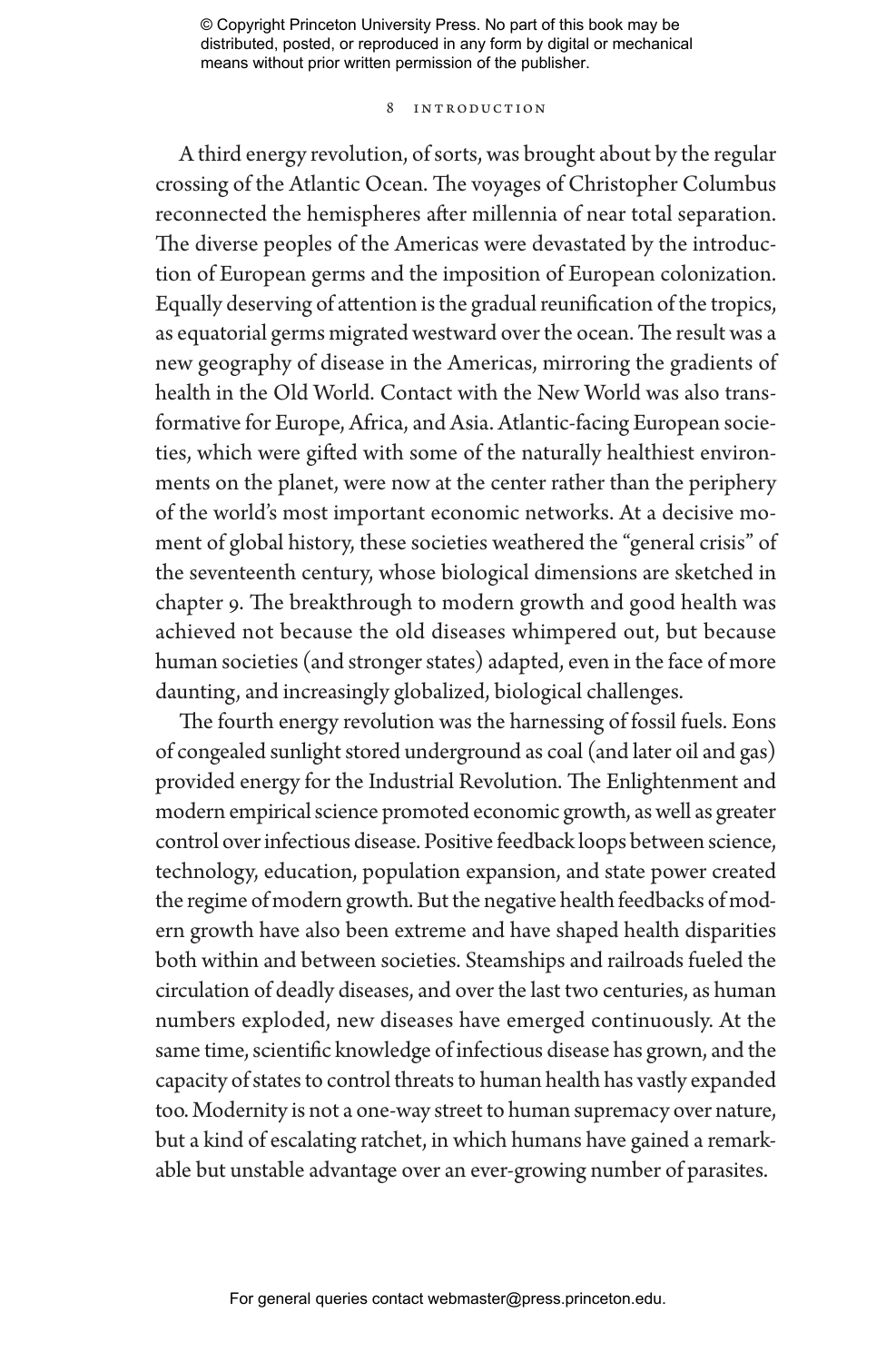# INTRODUCTION 9

The distinctive human disease pool is thus a byproduct of our success as a species. And in turn, the trajectory of human history has been deeply influenced by the patterns of infectious disease. The population dynamics of other animals are shaped by their parasites, but there is nothing really comparable to the way that variations in the disease burden in space and time have imprinted on human history. This book tries to capture this two-way story. Our germs are a product of our history. And patterns of endemic disease (that is, a disease permanently established in a population) and epidemic disease (a disease that suddenly increases in prevalence, often with high mortality) have stamped our history.<sup>7</sup>

Infectious disease has shaped the course of human history in myriad ways. The most basic channel through which pathogens have shaped our past is demography, the population-level processes of birth, marriage, and death. Up to the twentieth century, most people died of infectious disease, so it is hard to overstate the relationship between patterns of infectious disease and the structures through which societies reproduce themselves. Mortality patterns shape fertility patterns, marriage systems, and educational investment. In turn, population dynamics affect everything from the incentives for technological innovation to the processes of state formation and decline. Beyond that, diseases have played a pervasive role in the power dynamics between societies. The history of disease has been integral to the history of war, migration, imperialism, and slavery. This book tries to bring a historical sensibility to these patterns, recognizing that, very often, both the distant and recent effects of infectious disease fold in upon one another in unpredictable ways.<sup>8</sup>

One of the major patterns of human history has been what we will call the paradox of progress. Very often, technological advance generates negative feedbacks for human health. From an ecological perspective, this pattern is not in fact paradoxical at all. Our success as a species has been a boon for our parasites, which are trying to accomplish the same biological ends as you or I: acquiring chemical energy that can be metabolized to do the work of replicating genetic information. The timescales of these negative feedbacks vary: sometimes they are slow and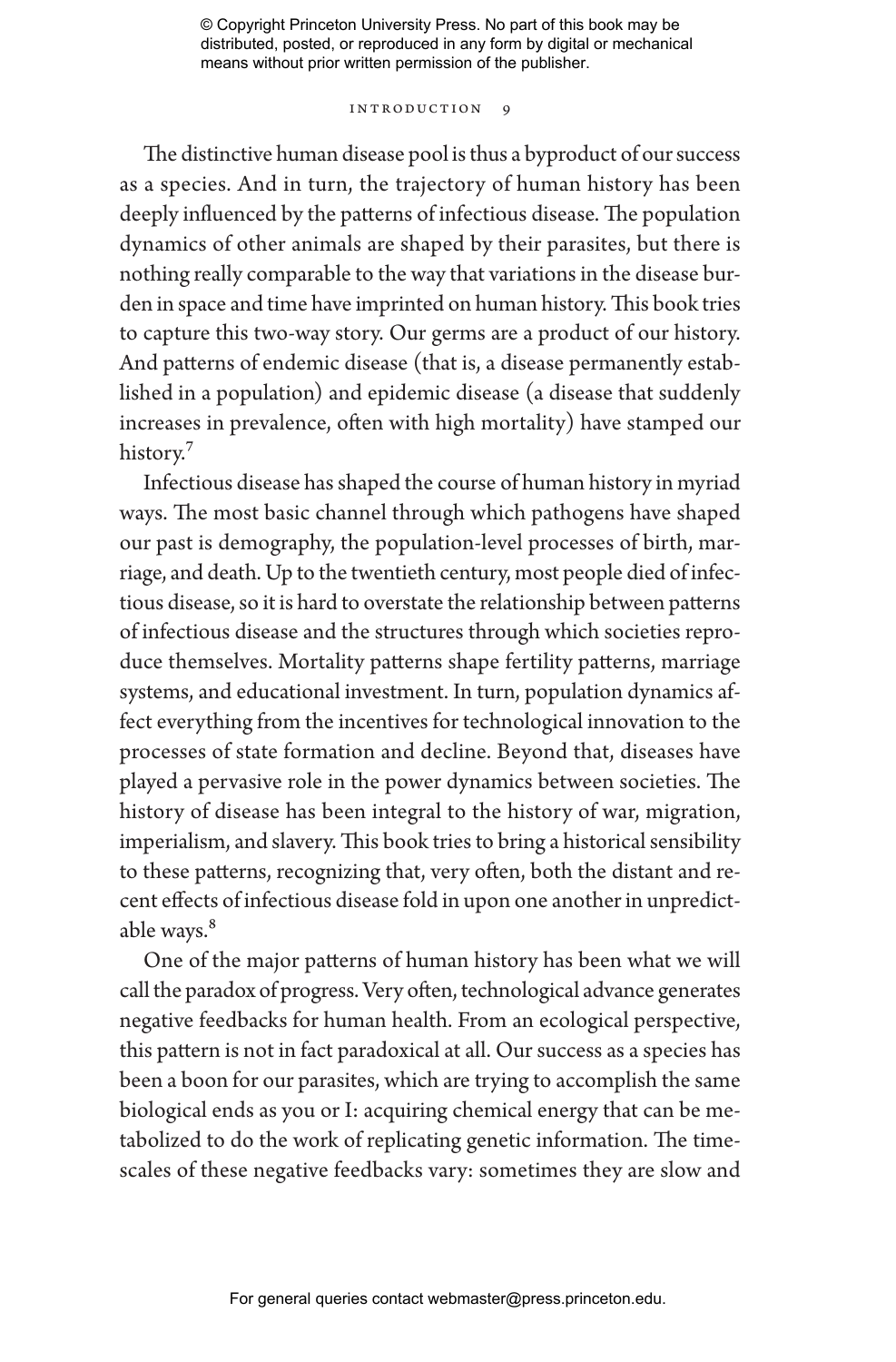# 10 Introduction

insidious, other times they come in the form of violent shocks. Populations absorb, respond, and adapt to these challenges in various ways. Human societies have always sought to understand and control their disease environments, and we should recognize that modern biomedical science and public health are dramatically successful extensions of humanity's long quest for good health.

To see this history in full requires us to operate on big scales—both geographically and chronologically. Inevitably there are tradeoffs in writing this kind of history. The book spans a few million years and covers the entire planet. It thus surrenders any pretext of adequate detail. The hope is that what is lost in granularity will be recouped in insight if we can start to see a little more clearly some of the broad patterns that have shaped the particular experience of different human societies. My own past work has focused on the history of the Roman Empire, which was struck by a series of deadly pandemics, one possibly caused by an ancestral form of the smallpox virus, another certainly caused by the bubonic plague. This work left me with a sense of big, important questions left unseen when we only zoom in, and never out. Why did the Roman Empire suffer giant pandemics at all? Why these diseases and why then?<sup>9</sup>

Such questions cannot be answered if we stay inside the usual lines. The history of disease simply does not conform to the way professional historians partition the past, along geographical and chronological boundaries. The history of human disease is a planetary story, and we try to keep a global perspective on health from start to finish. There is an analogue in the choice of which infectious diseases we choose to highlight. Sometimes histories of disease have been seduced by the drama of a few glamorous germs (like smallpox and plague). The allure is obvious, but such a view is blinkered. It represents the perspective of European societies looking back on a few dramatic chapters in the history of northern populations, a sort of latitudinal bias. Not only does such a narrative leave out the earthy reality of much of our struggle as a species—shaped by worms, biting bugs, dirty water, human and animal feces—it distorts the place of the great epidemics in history and makes them all the more difficult to understand.<sup>10</sup>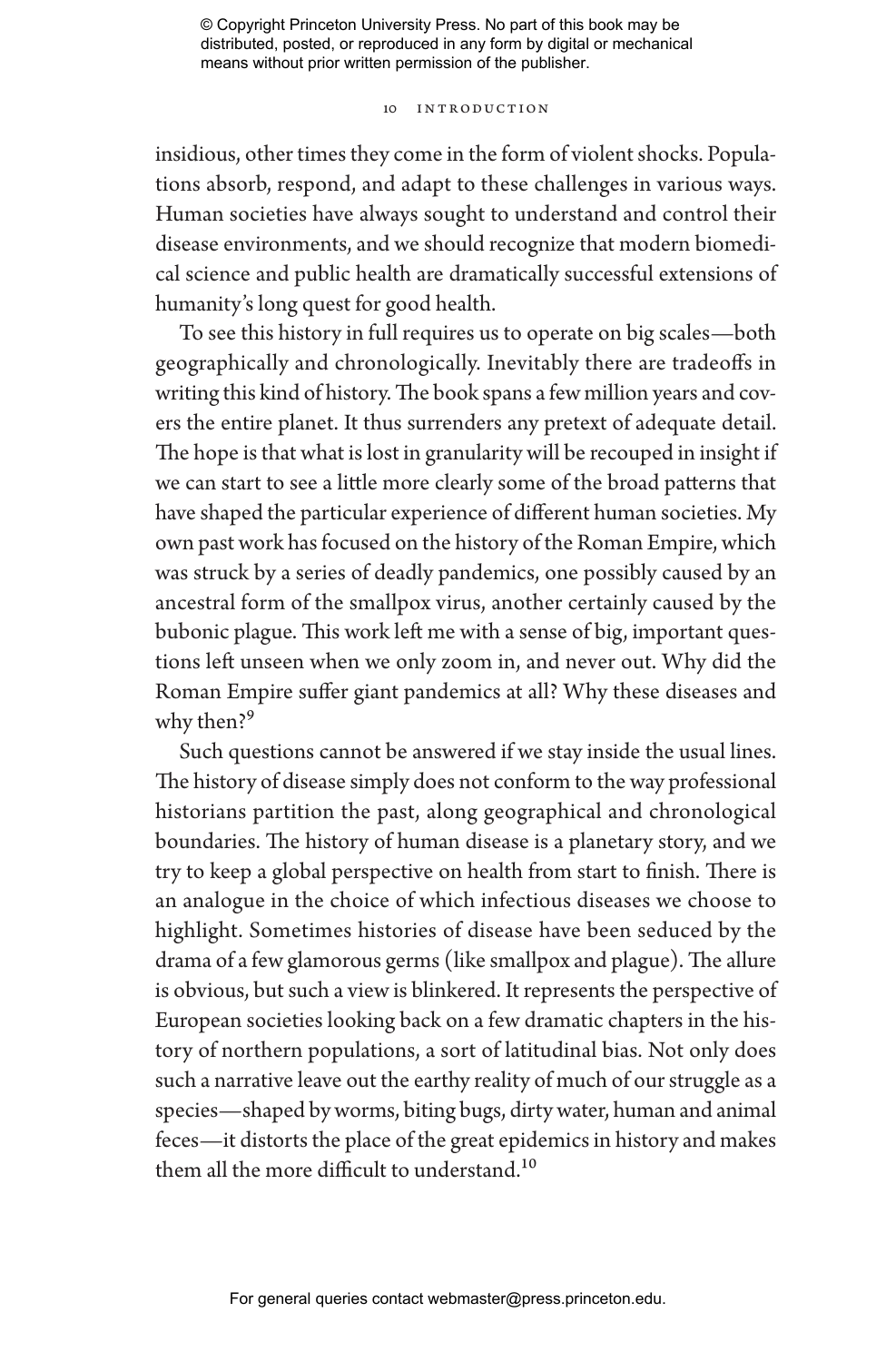# INTRODUCTION 11

A planetary perspective also helps to untangle the relationship between disease and globalization. The term *globalization* is often used loosely; it calls to mind images of contemporary corporate capitalism in a borderless world. But globalization is more than that, and it too has a backstory. Globalization is a major theme in the history of disease, because transportation technologies and human movements have repeatedly intersected the evolution and transmission of infectious diseases. Seen from the perspective of planetary disease ecology, the history of globalization spans at least six distinct phases: $11$ 

- Prehistoric globalization. Starting around five thousand years ago, the domestication of the horse and invention of wheeled transport intensified long-range human connection and allowed more rapid dispersals of infectious disease.
- Iron Age globalization. From about three thousand years ago, the rise of massive territorial empires and the organization of transcontinental trade drew the societies of Asia, Europe, and Africa into regular contact.
- Peak Old-World globalization. Around one thousand years ago, prior to trans-Atlantic and trans-Pacific shipping, Europe, Asia, and Africa were linked by vibrant overland networks of exchange as well as by Indian Ocean commercial circuits.
- The Columbian Exchange. Just over five hundred years ago, long-distance sailing reconnected the hemispheres, marking the beginning of true planetary globalization.
- Fossil-energy transport. In the nineteenth century, steamships, trains, and automobiles started to release humans from dependence on foot, horse, and wind for transportation, leading to increases in trade, migration, and urbanization.
- The age of the jet plane. Over the last three generations, rapid airborne transportation has made distance virtually irrelevant as an epidemiological barrier.

It also needs to be stated at the beginning that this book is a history of infectious disease, which is not the same thing as a history of health. Human health is a multidimensional phenomenon, shaped by interrelated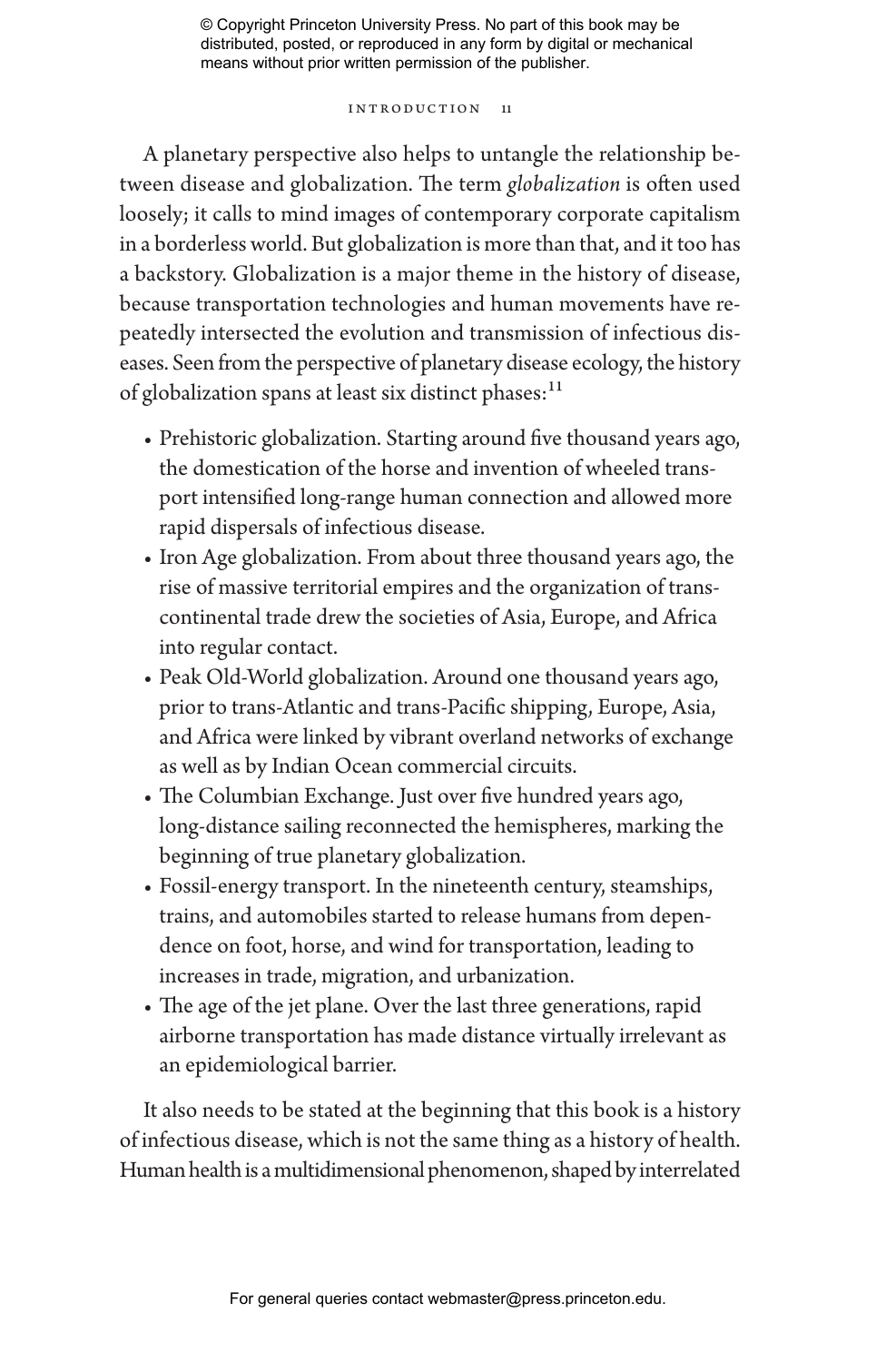## 12 Introduction

biological, social, and cultural factors. It is true that before the twentieth century, especially, infectious diseases were a primary determinant of human health, and they were always the leading cause of death. But nutrition, gender, social status, age, and other environmental factors affected patterns of health and disease, including infectious disease, in the past as they do now. It is also important to recognize that there is no ideal or entirely transparent way to measure human health, especially as we journey deeper into the past. Throughout the book I try to draw on a range of indicators that can help us understand the experience of health and the burden of disease: from skeletal records to estimates of crude death rates (a standard measure of how many people per one thousand die in a given year) to average life expectancies. To be sure, none of these are perfect ways to measure the more complex phenomena we are often striving to grasp, but they do offer us insights into changing patterns of health and disease that would otherwise remain hopelessly obscure.<sup>12</sup>

The final chapters of the book explore what the economist Angus Deaton has memorably called the Great Escape, the process in which modern societies became vastly more prosperous and in which the average human lifespan more than doubled. The control of infectious disease is a lynchpin of the Great Escape. Economic growth and dramatic reductions in the burden of infectious disease are deeply intertwined and ultimately share the same two root causes: the advance of scientific knowledge and the empowerment of states capable of protecting public health. This is a miraculous achievement. And yet, an ecological view of human history can add depth to a purely self-congratulatory narrative of progress. The negative feedbacks of growth have often been grim, especially for societies less prepared for the shock of new diseases. The homogenization of global disease pools in the age of steamships and railroads, paradoxically, contributed to enormous global divergence in wealth and health, creating gaps that have narrowed but still not been closed.<sup>13</sup>

We can see the control of infectious disease that we have achieved as part of a recent and novel experiment in human planetary domination. However, our dominance may be more tenuous than we would like to believe. For a moment in the mid-twentieth century, it seemed as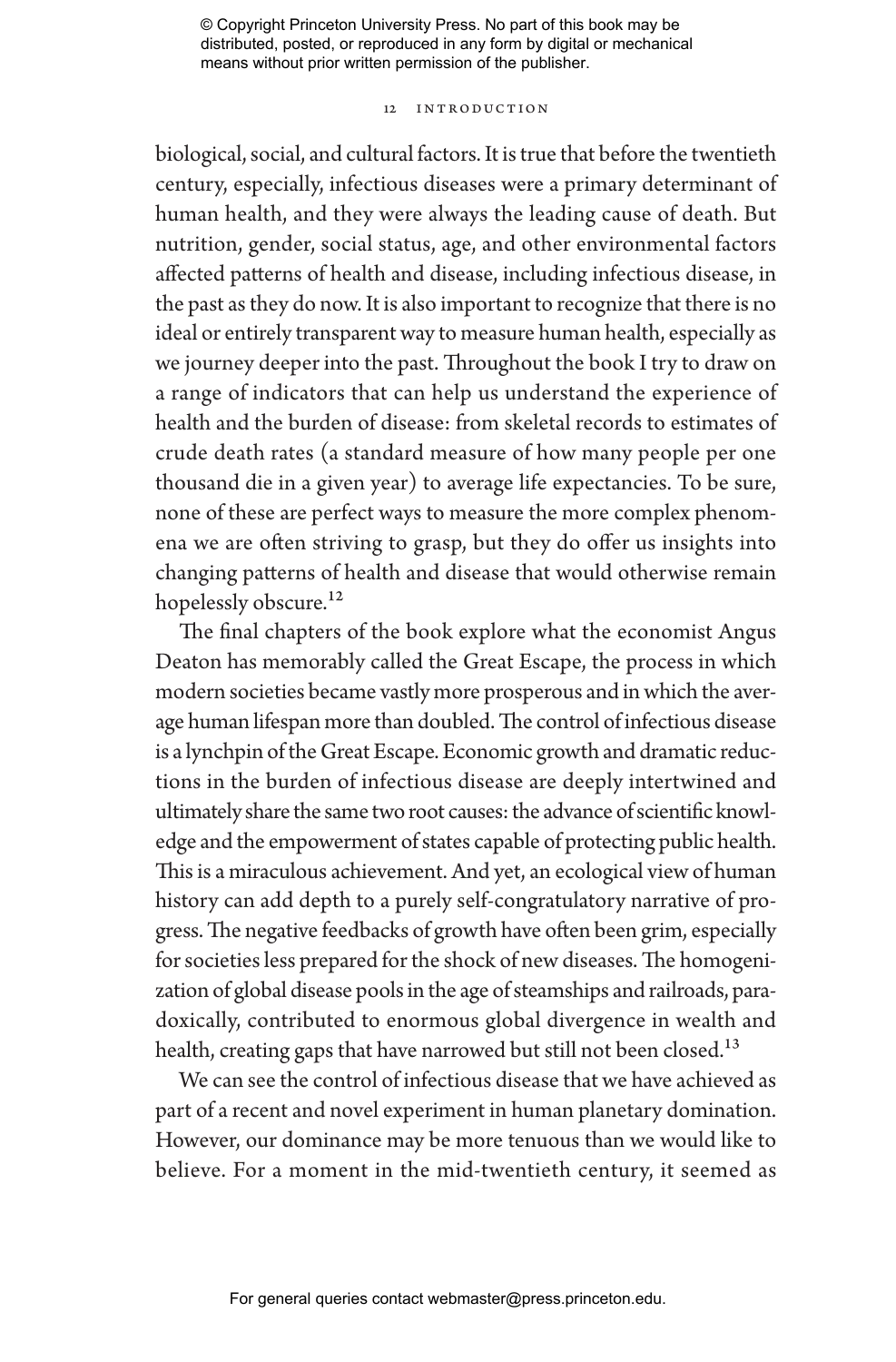INTRODUCTION 13

though human progress would render infectious diseases a thing of the past. Emboldened by antibiotics, vaccination, and insecticides, our species went on the offensive. The smallpox virus, one of our cruelest enemies, was wiped off the face of the earth by a global health crusade. But progress stalled. The negative feedbacks of growth have continued to operate. New infectious diseases have continuously emerged. Old foes are developing resistance to antibiotics. Climate change is starting to upset ecological balances. We will never go back to the past, in which our ancestors were essentially helpless in the face of a threat they did not understand. But there is no guarantee that the extent of control we have achieved is permanent. Parasites adapt to the new environments we create, and unforeseen biological disruption has been, and continues to be, one of the great sources of instability in human civilization.

# Evidence Old and New

There is a conspicuous reason why few historians since William Mc-Neill, whose 1976 book *Plagues and Peoples* is a landmark and an inspiration, have tried to tackle the big history of infectious disease. Historians have an occupational attachment to evidence, especially written evidence: medical texts, government statistics, historical chronicles, and so forth. The further back we venture into the past, the thinner the record becomes, and the harder it is to use, especially if we are trying to determine what diseases really mattered. The challenge of retrospective diagnosis—identifying real diseases behind historical accounts of infection and sickness—is pervasive and profound. For example, until recently, historians hotly debated the biological agent of the Black Death, caused by a disease with a fairly distinct clinical presentation (bubonic plague, identifiable by the hard globes of pus that extrude from infected lymph nodes). This controversy highlights the serious challenge of understanding the biology of disease in former times.<sup>14</sup>

This book draws on a rich body of work in medical, environmental, and economic history that has helped us understand the role of infectious disease in the human past. But its claim to novelty rests in part on the effort to draw from a new source of knowledge: genomes. Genomes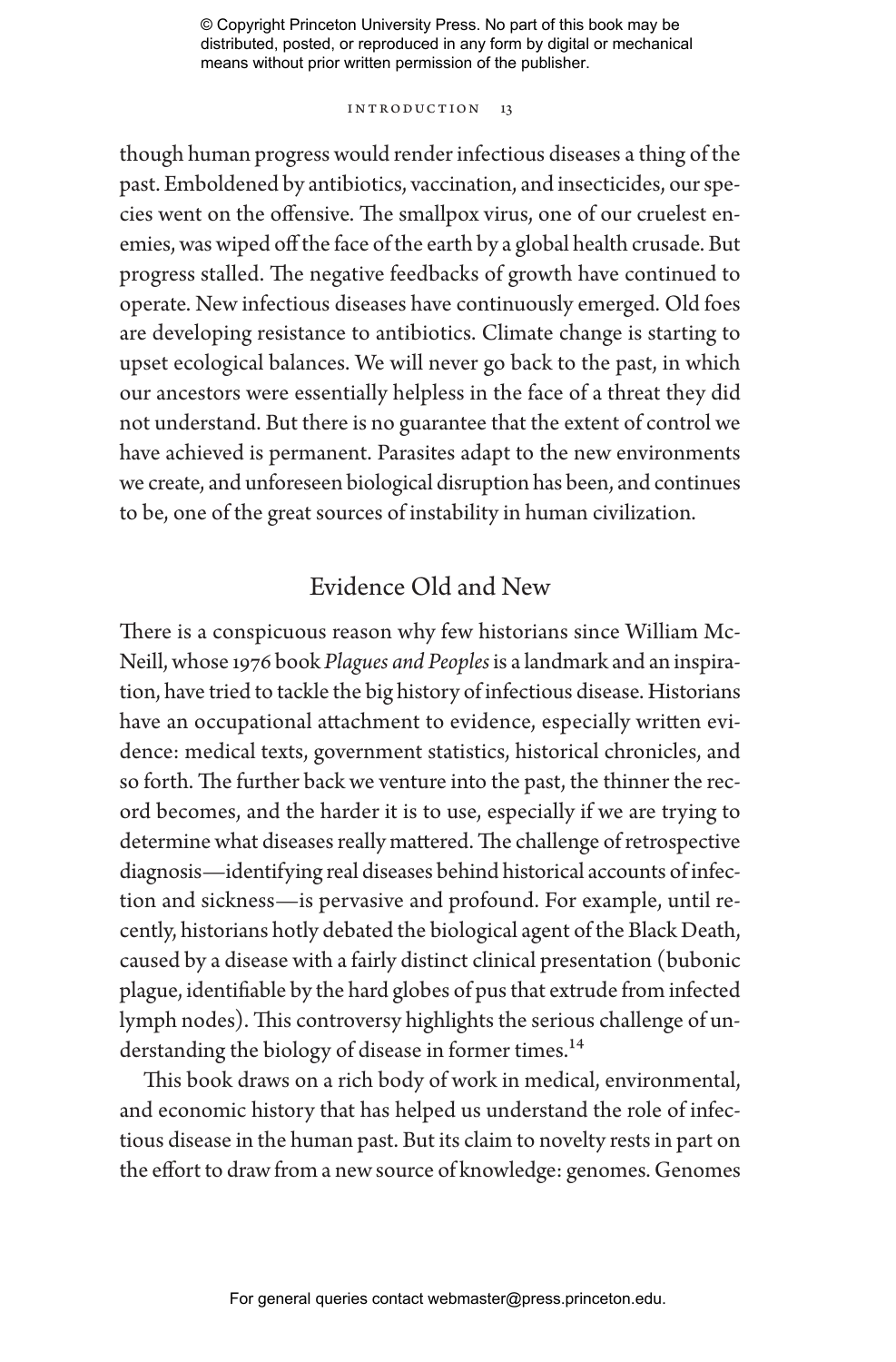# 14 Introduction

are the instructions encoded in the DNA (or, in the case of some viruses, RNA) of an organism. The code is written with molecular "letters"—long strands of nucleic acids—handed down from parents to offspring during reproduction (whether sexually, as with worms and some protozoa, or asexually, as with bacteria and viruses). These sequences are enormous in length. A human genome has three billion units (or base pairs); a viral genome might have tens or hundreds of thousands of base pairs, a bacterium a few million. Genome sequencing technologies are machines that take pieces of the DNA molecule and "read" the code, chemically deciphering the order of the letters that make up a strand of genetic material. Over the last decade or so, the speed of genome sequencing has increased, and its cost has tumbled, thanks to technologies known as high-throughput sequencing that can process millions of fragments of DNA simultaneously. Consequently, the amount of genetic data that has accumulated is staggering.<sup>15</sup>

Genomes are passed from generation to generation, with slight variations in the code that arise due to random mutations. These differences are a way to trace an organism's ancestry. In much the same way that your DNA, analyzed by a commercial ancestry company, can tell you certain facts about the population history of your forebears, the genomes of the microbes that infect us hold important clues to their past. The mountains of genetic data that are piling up thus constitute a potentially massive archive of evolutionary history. Chapter 1 further explores the implications of this new evidence, but suffice it to mention here two ways that high-throughput sequencing has been transformative. First, it has dramatically expanded the potential of genome-based *phylogenetics*, or the study of evolutionary family trees. Second, it undergirds the growing field of *paleogenomics*, which analyzes fragments of ancient DNA recovered from archaeological samples. These terms are a mouthful, and we can call them, colloquially, "tree thinking" (phylogenetics) and "time travel" (paleogenomics). Tree thinking will help us understand the evolutionary history of our germs: how old they are, where they came from, who their relatives are, and so forth. Time travel, when it is possible, lets us know what pathogens made our ancestors sick at specific points in the human past.<sup>16</sup>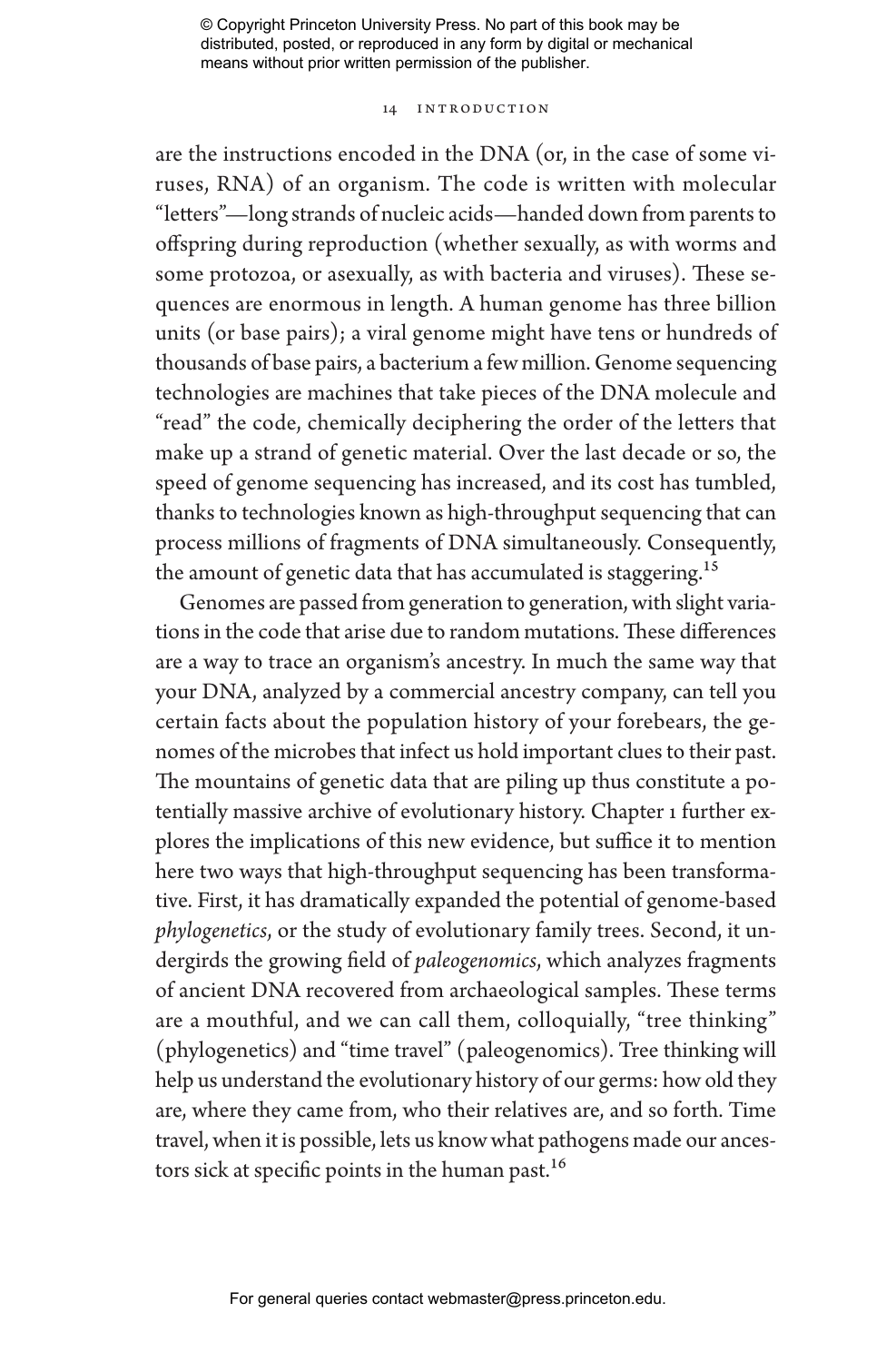# Introduction 15

This new evidence is exhilarating, but, as always, the rush of fresh information brings its own kinds of uncertainties; often the most impressive thing we learn is the breadth of our ignorance. This is more than the conventional gesture of intellectual humility or academic hedging of bets. The sheer novelty of the methods, and the rapid pace at which they are moving, mean that every month brings important new evidence and insights, revised chronologies and geographies of disease. Paleogenomics and genome-based phylogenetics are fields on the move. What we think now may seem obsolete in the near future. That is all to the good. Thucydides wrote his famous history as a "possession for all time." Our aims are rather more circumscribed. It will be enough to explore how these new kinds of evidence are starting to deepen our understanding of the relationship between human history and pathogen evolution.

This book aspires to practice what the biologist E. O. Wilson called consilience, the joining together of knowledge from different domains to form a unified explanation. It is a work of history that draws heavily from both biology and economics. It tries to weave together the social sciences and natural sciences, but its concerns are resolutely humanistic. The history of infectious disease can teach us about who we really are. We are primates—clever, voracious primates—who have taken over the planet, and, like any organism, we have parasites that constantly evolve in response to the circumstances we present them. This history reminds us that we are one species whose health is ultimately indivisible. When I started this project, I had hoped that a new history of infectious disease might encourage us to appreciate the dangers we still face collectively. COVID-19, of course, has changed the stakes and made it selfevident that infectious diseases retain the capacity to upend our lives. We know we are living through something historic, and at times it can feel like we are living in history, in the past. The story of disease can help us understand how we came to be where we are, and possibly help us decide where we want to go. $17$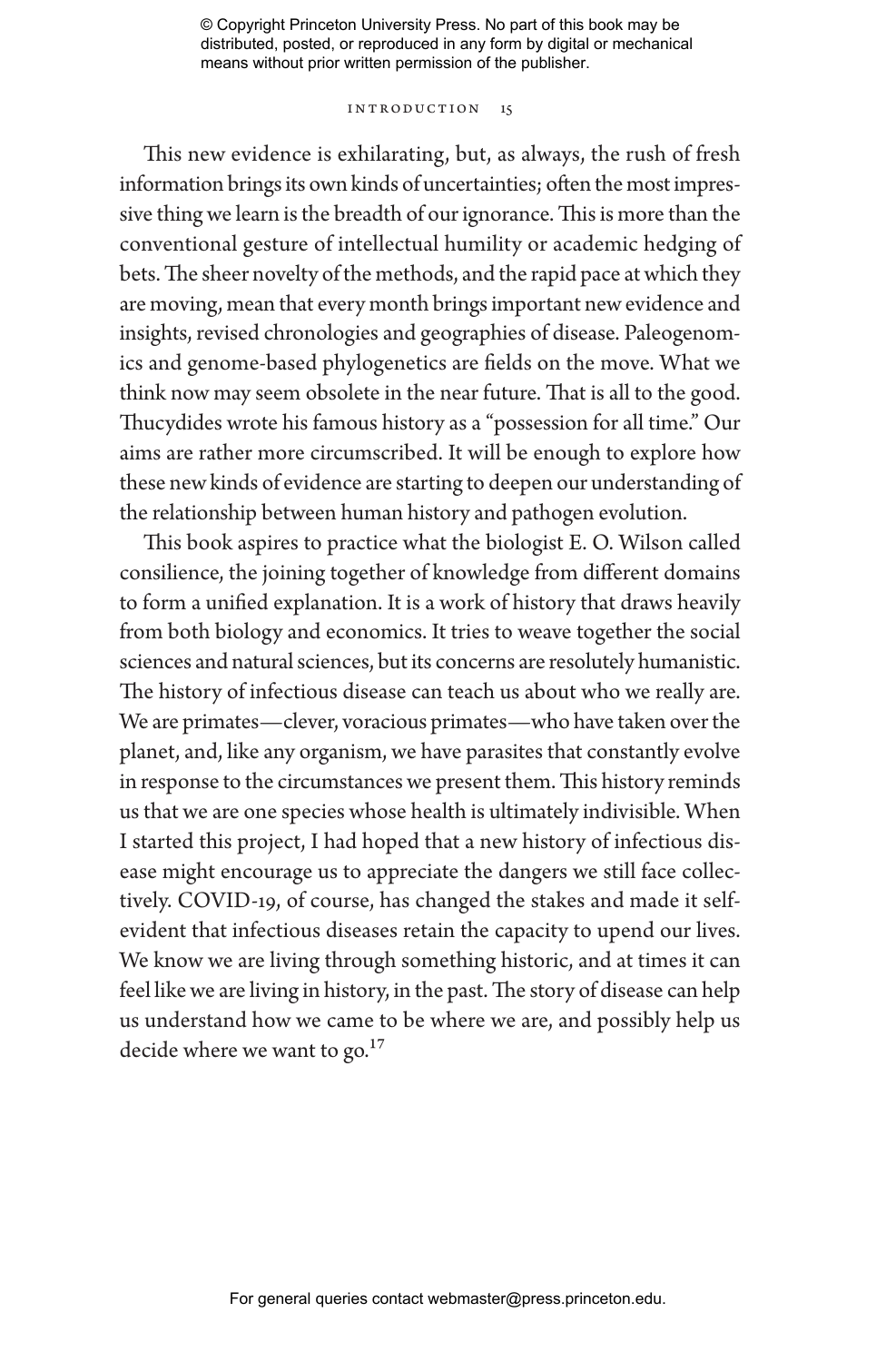# Index

Agra, 356

Abbasid Caliphate, 218 Abreu, Aleixo de, 311 Abu Hureyra, 133–34 Accra, 494 Ache people, 89 Adams, Henry, 398, 417, 422, 460 Adams, John, 417 adenoviruses, 141, 172, 457, 485 Adriatic Sea, 367 *Aedes*, 107, 287, 298, 306–8, 319 Aeta people, 89 Africa, 6, 7, 8, 11, 156, 161, 165–66, 169, 191–92, 204, 208, 218, 236, 245–46, 251–53, 272, 275, 277, 279, 303–4, 328, 341, 449, 458, 462–64, 491, 493–94; *Aedes aegypti*, 306–7, 319; cholera in, 433–35; domestications (of animals/plants), 125–27, 163; AIDS, 500–502; eastern, 68, 74, 89, 110, 156, 163, 176–77, 192, 196, 224, 229, 310, 433, 435, 443; human evolution, 4–5, 49, 63, 66, 79–82; leishmaniasis in, 113; lymphatic filariasis in, 108; malaria in, 102–3, 179–84, 323; northern, 127, 191, 208, 218, 228, 230, 233–34, 462; plague in, 210, 228–30, 443; rinderpest, 420, 454; schistosomiasis in, 72–74; sleeping sickness in, 31, 109–11; smallpox in, 195–96, 362–63, 407; southern, 86, 110, 454, 502; sub–Saharan, 110, 161, 165, 228, 463, 494, 501–2; tuberculosis in, 175–77; western, 50, 102, 110, 256, 284–300, 310, 317, 323, 407, 425, 437, 493, 500; whipworm in, 91; yaws in, 256; yellow fever in, 310–12, 314–17, 437

Agta people, 86–90, 113, 531 AIDS, 4, 5, 21, 27, 40, 43, 254, 469, 491, 499–502 Aka people, 89 Akyeampong, Emmanuel, 463 Alaska, 283 Alexandria, 191, 212, 215, 226, 229–30 Alfani, Guido, 359 alpacas, 125, 127, 246 Alps, 215, 234, 353, 355 Altizer, Sonia, 58 Amazon River, 249, 261, 275, 327 Amoy. *See* Xiamen Amsterdam, 338, 341 Anatolia, 156, 215, 234, 355 Andes Mountains, 126, 247, 249, 253, 261, 264, 275, 327, 406, 447 Angola, 311 Anne, Queen, 360 *Anopheles*, 94, 97–100, 103, 107, 138, 180–81, 203, 296, 318–19, 499; *arabiensis*, 180, 296; *atroparvus*, 100, 318; *coluzzi*, 180, 296; *funestus*, 180, 296; *gambiae*, 180–81, 296, 319; *quadrimaculatus*, 319–20 Anthropocene, 469, 504–5, 507 antibiotics, 1, 13, 300, 397, 440, 483–84, 505, 506; and mortality decline, 380, 384, 481, 483–84, 493, 494, 495, 497; period before, 139, 151, 204, 256, 346, 397, 440; resistance to, 13, 505–6, 579 antibodies, 36, 38, 142, 489 Antioch, 191, 215

#### 671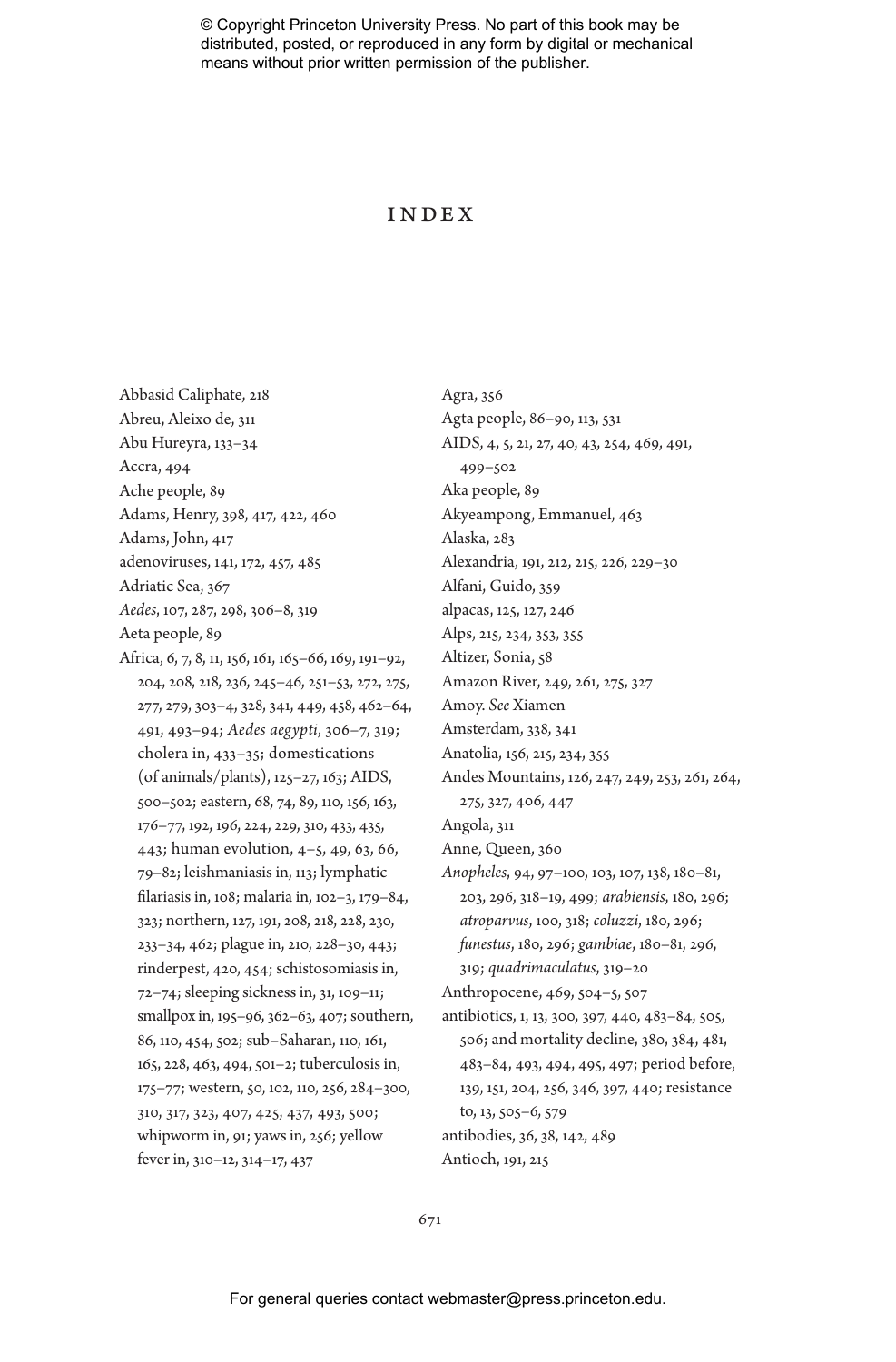672 Index

Azores, 284

antivaccination, 486 Antonine Plague, 193–96 Antonovsky, Aaron, 400 Antwerp, 338 Appalachian Mountains, 280, 347 Appuhn, Karl, 452 Arabia, 81, 196 Arctic, 6, 79, 83–84, 249, 531 Argentina, 327, 462 Arkansas River, 280 armadillos, 25, 556 Asia, 7, 8, 11, 82, 134, 161, 165–66, 199, 262, 291, 331, 335–36, 338, 364, 406–7, 428, 462; central, 163, 205, 210, 213, 215, 218, 220, 222, 224, 227–28, 234, 245–46, 249, 253, 439, 453; cholera in, 139, 431, 433, 460; domestications (of animals/plants), 125–27, 254; eastern, 127, 156, 164, 177, 199, 222, 343, 361, 382, 452, 489; human arrival, 66, 80–81; lymphatic filariasis in, 108–9; malaria in, 100, 102–3, 187; Minor, 210, 212; plague in, 204–5, 210, 213, 215, 222, 225, 227–28, 234, 443; schistosomiasis in, 72–73, 75; smallpox in, 361–63; South/ southern, 81, 103, 108–9, 127, 164, 177, 187, 205, 228, 295, 382, 431, 433, 449; tuberculosis in, 177 Asmat people, 89 Atahualpa, 274 *Atharva Veda*, 97 Atlantic Ocean, 8, 11, 45, 104, 139, 158–59, 184, 191, 199–200, 213, 218, 236–37, 243–45, 249–51, 254–55, 258, 267, 275, 278, 280, 282, 284–90, 299, 302–5, 310–11, 313–16, 318–19, 322–24, 328, 331, 338, 364, 379, 408, 428, 437, 445–47, 451, 454, 462, 501 Augustus (emperor), 191 Australia, 81, 424, 427, 462 Australopithecines, 63 Austria, 366 Avicenna, 348 Avignon, 231

Aztecs, 252, 258, 264–69 Babylon, 164 Bacon, Francis, 221, 412 Bacteriophages. *See* phages Baghdad, 219, 222, 224, 236, 336 Bahia, 275–76 Balkans, 212, 215, 234, 355 al-Bakri, 292 Baltic Sea, 337, 453 Bantu, 87, 183 Barbados, 286, 287, 305, 308, 309, 312, 314, 323 Barley, 125–26, 450 Bassi, Agostino, 19 Batak people, 89 Batavia, 415 bats, 6, 22, 42, 56, 92, 112, 129, 166, 169–72, 257 Beijing, 219, 339, 360, 428 Bejel, 256, 299 Belgium, 447, 500 Belich, James, 236 Benedict, Carol, 441 Benedictow, Ole, 233 Benin, 293 Berbera, 435 Beringia, 81, 103, 257 Berlin, 441, 458, 463 Beta thalassemia, 101–2, 184 Bilharz, Theodore, 69–70 Bilharzia. *See* schistosomiasis Bills of Mortality (London), 119–20, 349–50, 353, 395–96 biological warfare, 507 birds, 22, 33, 56, 62, 125, 129, 142, 171, 225, 246, 257, 306, 344, 438, 440, 506 Black, William, 119–20, 140 Black Death, 13, 47, 189, 200–202, 206–7, 213–14, 217, 222, 224, 225–38, 304, 331, 336, 353, 354–56, 364, 439–40, 443 black rats. *See* rats Black Sea, 156, 202, 219, 224–25, 229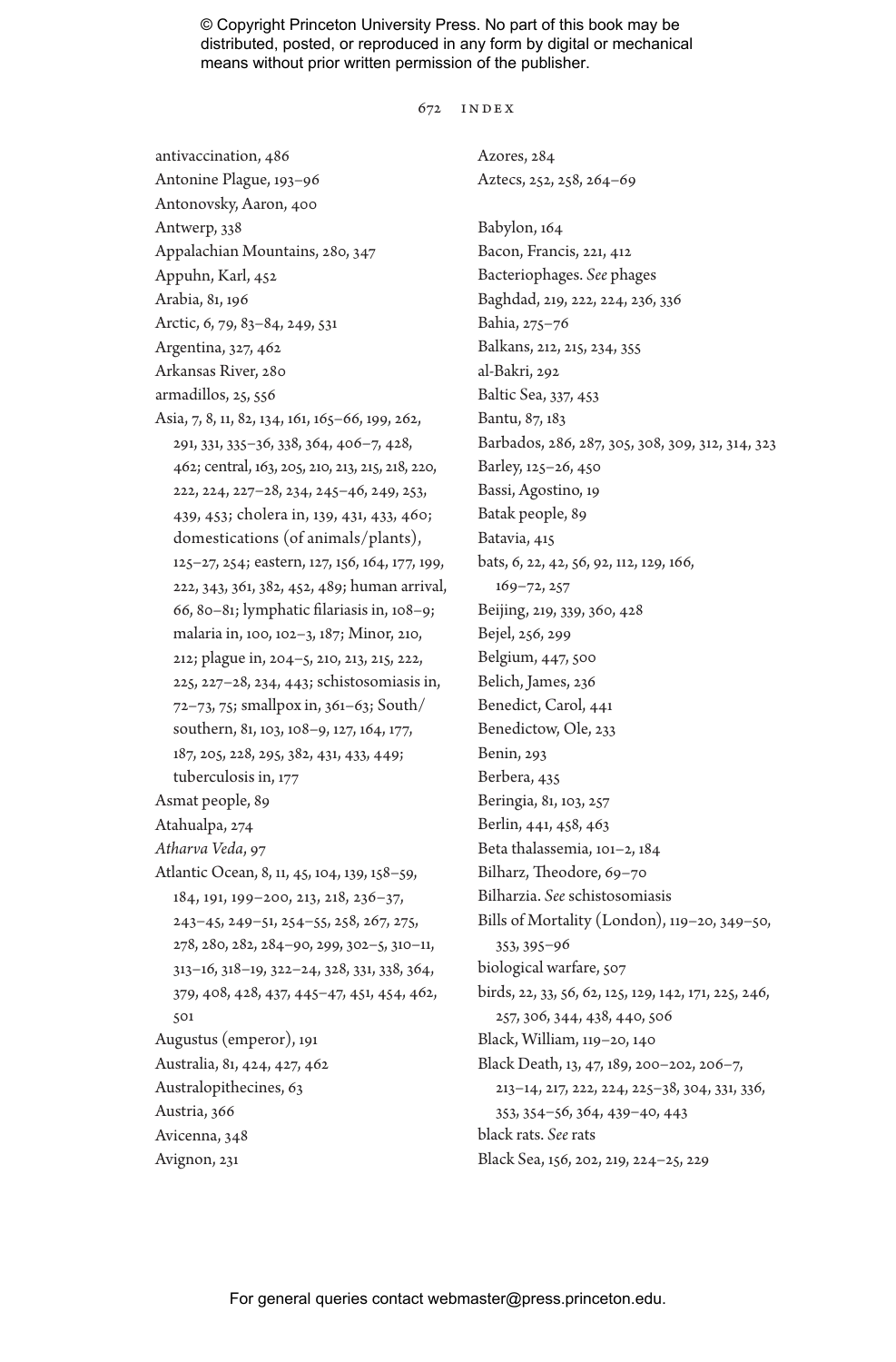#### INDEX  $673$

Bloom, David, 372 Blurton Jones, Nicholas, 115 Bocquet-Appel, Jean-Pierre, 154 Bolivia, 274 Bologna, 354 Boserup, Ester, 123 Boston, 246, 282, 314, 321, 324, 398, 407 bovine pleuropneumonia, 456 Braudel, Fernand, 198, 429 Brazil, 245, 261–62, 275–76, 284, 305, 311, 313, 319, 327–28, 421 Brazzaville, 501 Bronze Age, 7, 161–66, 206 Brook, Timothy, 228 Brussels, 338 buboes, 200, 203, 209, 230, 347, 356 Bubonic plague. *See* plague Buckinghamshire, 397 Budd, William, 148–53, 158 Burdwan, 465 Burma, 462 Burnard, Trevor, 288 Buruli ulcer, 24, 297, 299 Cairo, 69, 222, 225, 230, 339 Cajamarca, 274

Calcutta, 428, 433–34 California, 253, 283, 337, 501 Calmette, Albert, 483 Cambridge, 341, 387 camels, 6, 127, 161, 163, 166, 195 Cameroon, 183 Campylobacter, 130, 141, 145 Camus, Albert, 188 Canada, 249, 252, 280, 288, 319, 427, 447, 455, 462 Canary Islands, 262, 304 cancer, 1, 80, 380, 467, 521 Canning, David, 372 Cape Castle, 295 Cape Coast, 289 Cape Cod, 285 Cape of Good Hope, 291

Caribbean Sea, 245, 247, 249, 261–64, 267, 286–87, 288, 295, 303–5, 308, 313–17, 323, 325, 328, 406 Carmichael, Ann, 347, 362 Carrion's disease, 257 Carson, Rachel, 481 Cartagena, 274 Carthage, 191 Caspian Sea, 205 cassava, 124, 126, 246 Castile, 263 catfish, 68 cattle, 2, 6, 41, 46, 125, 127, 129, 134, 168–70, 175, 262, 408–10, 420, 452–58 Caucasus Mountains, 205, 229, 407 Çelebi, Evliya, 357 Chadwick, Edwin, 402–3, 471–72 Chagas disease, 93, 112, 257 Chang'an, 164 Charleston, 139, 314, 324 Charles V (Holy Roman Emperor), 267, 343 Charles VIII (of France), 343 Chatterjee, Hemendra Nath, 483 Cherokees, 280 Chicago, 426, 457 Chickasaws, 280 chickenpox, 87, 92, 485, 543 chickens, 127, 134, 485, 505–6 Chikungunya fever, 93, 297–98, 306, 507 Childe, V. Gordon, 123, 125 chimpanzees, 4, 30, 32, 41, 44, 50–53, 57–59, 61, 63–65, 67, 68, 73, 76–77, 90, 92, 113, 175, 344, 499–500 China, 104, 164, 166, 187, 192, 199–200, 218–22, 224, 245, 246, 304, 328, 332, 336–38, 376–78, 421, 423–24, 427–28, 433, 462, 493, 495–97, 499, 504; crop domestication, 125–26; malaria in, 187; medicine, 173, 196, 406; plague in, 205, 225–28, 234, 354–55, 441, 443; public health campaigns, 75, 138, 495–97; smallpox in, 250, 359–60, 362–63; smallpox inoculation, 246, 362–63, 406; tuberculosis in, 177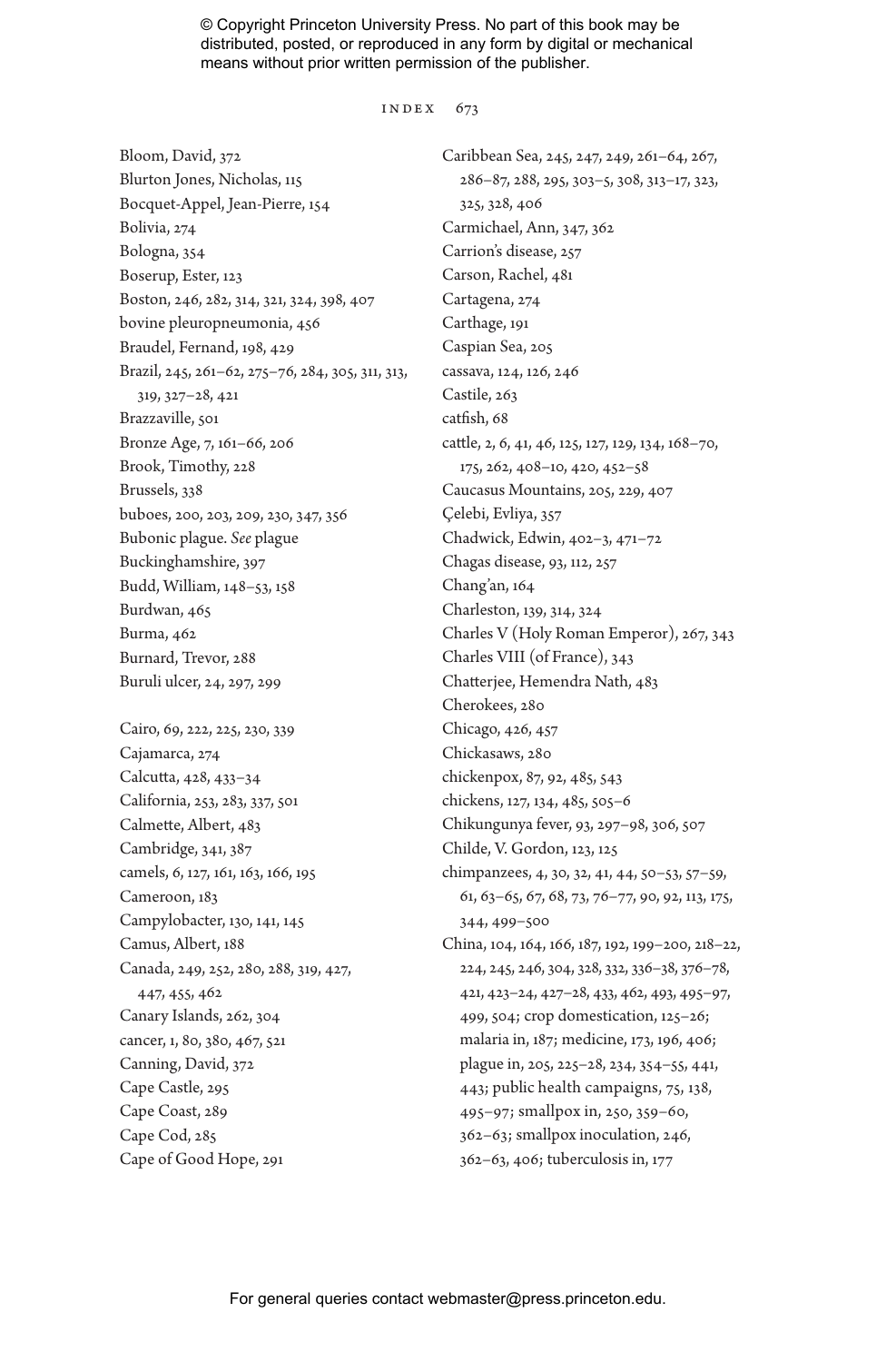#### 674 Index

Chloramphenicol, 484 chlorine/chlorination, 2, 153, 478–79, 489, 490 Cholera, 4, 5, 30, 392, 418–19, 420, 423, 425, 429–38, 440, 443, 451, 458–60, 470–71, 472, 483, 485, 486, 495; as humoral ailment, 139. *See also* hog cholera Cholula, 270 Christie, James, 435–37, 472 chronic disease, 1, 101, 182, 467, 521 chronic infection, 42, 43, 58, 79, 92, 109, 151, 161, 167, 173, 179, 293, 508, 532, 540 Cieza de León, Pedro de, 274 cinchona bark, 100, 246, 406, 410, 462, 493 Cincinnati, 325 Circassians, 407–8 Classical Swine Fever, 451 Clermont, 216 climate change, 13, 122, 192, 218, 332, 337, 505, 507 coffee, 245, 249, 305, 310, 328, 411, 448–50, 492; leaf rust, 448–50 Cogolludo, Diego López de, 313 Columbus, Christopher, 8, 104, 152, 244–45, 250, 252, 256, 258, 262–63, 267, 283, 305, 348, 462 Coming, Affra, 279 commensal species, 132, 134–36, 141, 169, 172, 202, 207–9, 287, 307 common cold, 2, 4, 34, 167, 172, 237, 254, 296, 457–58 Congo, 290, 500 Congo River, 501 Constantinople, 212, 229, 253, 349 Cook, James, 415–16, 425 Copenhagen, 158, 341 Copper Age, 161 *cordon sanitaire*, 365–66, 405 Cork, 351 coronavirus. *See* COVID-19 Cortés, Hernán, 253, 264, 267–69 Costa Rica, 491–92

COVID-19, 3, 4, 15, 27, 46, 172, 468–69, 504, 507–9 cows. *See* cattle Creeks, 280 Creighton, Charles, 398 Crimean-Congo fever, 93 crocodiles, 68 Crosby, Alfred, 63, 129, 243 crowd diseases, 7, 90, 121, 128–30, 160–62, 167, 172, 254–55, 531 Crutzen, Paul, 504 *Cryptosporidium*, 145 Cuba, 267, 314, 438 *Culex*, 107 Curtin, Philip, 294, 462 Cusco, 274 Cyprus, 349 Cytomegalovirus, 92 Dahomey, 290 Dalby, Thomas, 305 Damascus, 230, 336 Danzig, 338 Darien disaster, 314–15, 351 Darwin, Charles, 19–20, 33, 48–49, 61, 112, 257, 398, 417, 486 Davaine, Casimir, 19 Davies, K. G., 289, 294 Davis, Kingsley, 490–91, 498 DDT, 384, 481, 491, 493, 495, 498–99 Deaton, Angus, 12, 371 deer, 88 deer flies, 298 DeLacy, Margaret, 410–12 Delhi, 356 Dengue fever, 93, 270, 297–98, 306, 308, 317, 507 Denisovans, 80 Denmark, 158 Dermer, Thomas, 281 Devonshire, 148–49 De Vries, Jan, 333 Diamond, Jared, 82–83, 129, 243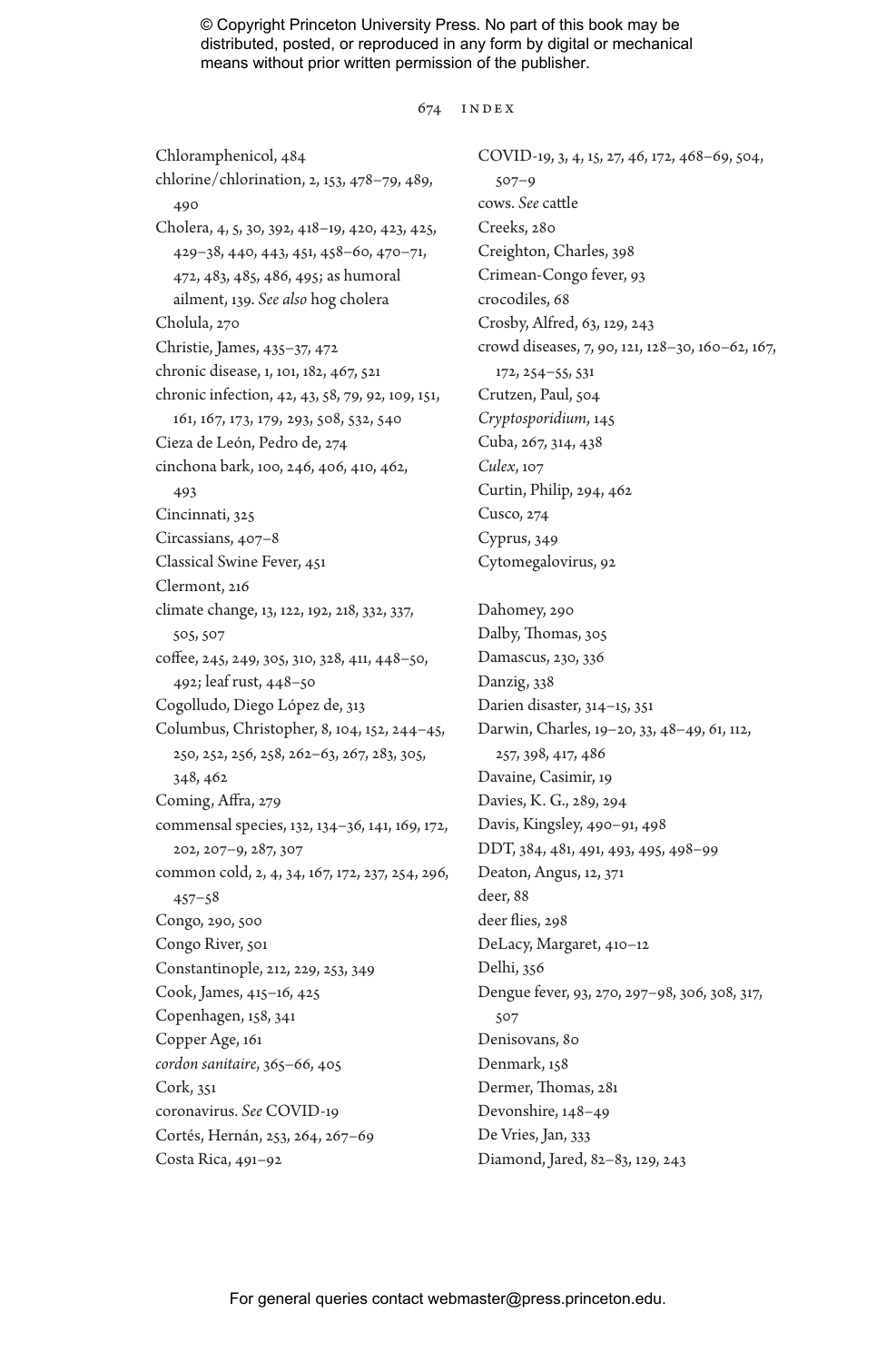#### Index 675

diarrhea/diarrheal disease, 7, 20, 72, 119–21, 133, 139–46, 150, 247, 254, 271, 334, 397, 431, 433, 451, 470, 483, 492–93, 495, 499, 502. *See also* dysentery Dias, Bartolomeu, 291 Dickens, Charles, 174, 325, 456 Diphtheria, 30, 162, 172, 247, 254, 274, 277, 397, 470, 482, 485 Dobson, Mary, 414 Dobyns, Henry, 252 Dobzhansky, Theodosius, 20 dogs, 125, 127, 134, 263–64, 269, 436 dolphins, 175 Dols, Michael, 230 donkeys, 7, 127, 161, 163, 254 Donne, John, 351 Don River, 229 Dorset, 232 Drake, Francis, 274 Dublin, 338 ducks, 125, 127, 134, 246. *See also* waterfowl Duffy antigen/negativity, 102–3, 323 Dungan Rebellion, 424 Dunn, Richard, 303 Durango, 277 Dutch, 245, 287, 341, 415 Dutt, Romesh, 465 Dysentery, 7, 30, 130, 138–45, 155, 192, 193, 247, 254, 258, 273, 276, 280, 297, 301, 303, 315, 358, 397, 425, 470, 479. *See also Entamoeba histolytica*; diarrhea; shigellosis Ebola/Ebola virus, 25, 27, 41, 46, 59, 61, 92, 508–9 Edinburgh, 403 Efe people, 89 Egypt, 69, 73, 137, 164, 191–92, 204, 210, 212, 224, 230, 235, 291, 428, 459 Ehrlich, Paul, 410, 483–84 Elephantiasis, as leprosy, 108; as lymphatic filariasis, 104, 108 elephants, 50, 107, 291

Ellis, Havelock, 94

Elmina, 291, 295

endemic disease, 9, 129, 218, 254, 259, 288, 298, 382, 396, 464–65; AIDS, 501; coronaviruses, 457; dysentery, 144; malaria, 88, 181, 184–85, 187, 192, 327, 430, 465, 495; polio, 489; scarlet fever, 398–99; schistosomiasis, 71–72, 75; sleeping sickness, 110; smallpox, 360, 363, 465, 485; tuberculosis, 465; typhoid, 153; typhus, 348–50 England, 222–23, 285, 289, 303, 305, 328, 332, 336–37, 339, 341–42, 364, 372, 378–79, 391–95, 399, 410, 413–15, 421, 425, 430, 453, 456, 469, 473, 481–82, 485; malaria in, 318, 414; plague in, 214, 232–33, 353–54; smallpox in, 279, 282, 395, 407–8; tuberculosis in, 470; typhoid in, 148; typhus in, 351–52 Enlightenment, 8, 139, 373, 375, 384, 387, 391, 403–5, 407, 412–15, 431 *Entamoeba histolytica*/amoebic dysentery, 130, 141, 145, 297, 301 Ephesus, 191 epidemic, 9, 10, 61, 85, 92, 115, 122, 155–56, 184, 193, 200, 206, 256–58, 261–63, 273–84, 333–34, 341, 351–64, 375, 382, 396–98, 429–30, 439, 443, 456; among chimps, 50, 52–53, 59, 92; chickenpox, 87; cholera, 430, 434–36, 443; dysentery, 144, 258; Ebola, 25, 46, 92; influenza, 85, 430, 440; malaria, 187–88, 321; measles, 158; mumps, 172; plague, 200, 216–17, 228, 238, 353–59, 392, 430, 441, 443; polio, 87, 488–90; scarlet fever, 397; smallpox, 87, 253, 261, 269–70, 273–84, 360–64, 485; tuberculosis, 85; typhoid, 85, 152–53; typhus, 346–49, 351, 396, 398; yellow fever, 287, 309–10, 312–16, 430, 443 *Escherichia* / *E. coli,* 141, 143–45, 150 Espírito Santo, 275–76 Essex, 318 Ethiopia, 187, 449, 454, 545 Euphrates River, 125, 133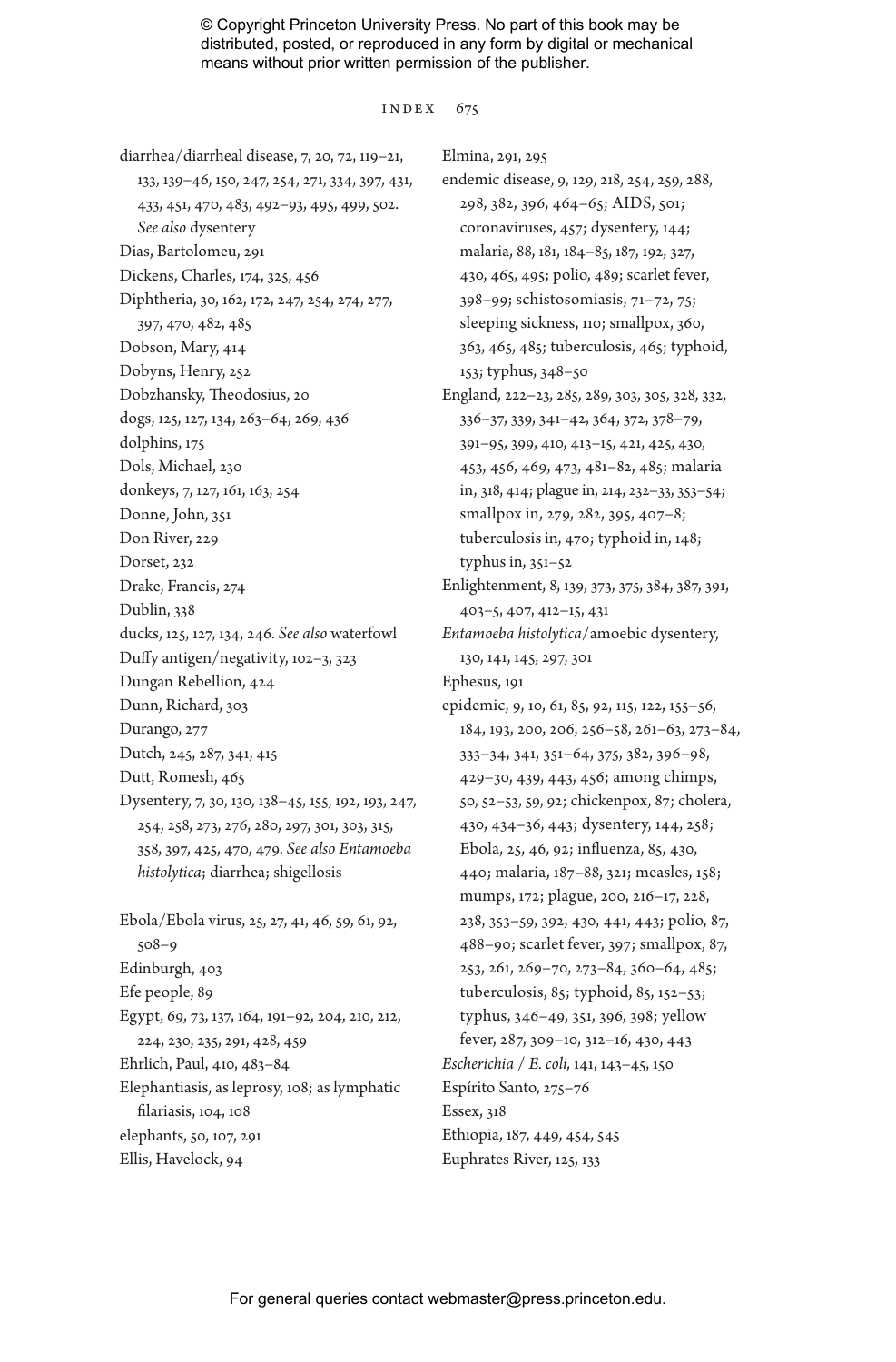676 Index

Europe, 7, 47, 66, 80, 134, 161, 165, 199, 221–23, 238–39, 246, 253, 259–60, 316, 324, 328–32, 335, 337–39, 341–43, 364–65, 367, 372, 374, 376–78, 384, 394, 403, 406, 416, 423, 426, 428, 435, 445–47, 452–54, 471; arrival of humans, 80–81; cholera in, 433–34, 437–38; domestication/farming, 152, 156, 254; eastern, 393, 433, 440; expansion/ imperialism, 8, 45, 47, 108, 110, 177, 243, 245, 247, 249, 251, 253, 261, 264, 274–90, 303, 314–15, 323, 325, 420, 430, 458–65; influenza in, 255; leprosy in, 302; malaria in, 100, 185, 187, 192, 323, 414; marriage patterns, 382–83; medicine, 147; mortality decline, 380, 386–87, 391–92; northern, 100, 337–38, 341; plague in, 200, 202, 206, 213–14, 217, 227–28, 232–36, 353, 354, 357–59, 367, 440, 443; rats, 208; smallpox in, 362–63, 395, 407–8; southern, 91, 185, 192, 337, 393, 437; syphilis in, 256–57; trade, 11, 166, 249, 291–92, 304–5, 429; tuberculosis in, 173; typhus in, 250, 255, 344, 347–52; western, 393, 403, 420–23, 437, 473, 493; yaws in, 256, 300; yellow fever in, 310, 316 Excrement. *See* feces

Familial Mediterranean Fever, 39 Faroe Islands, 158–60, 168 Fauci, Anthony, 508 feces, 1, 10, 28, 58, 71, 121–22, 131–33, 140–41, 145, 147, 149, 151, 152, 155, 156, 166, 172, 237, 238, 247, 254, 271, 276, 301, 430, 434, 460, 472, 487–89; as breeding matrix for flies, 137, 139; as fertilizer, 135, 339; chimps eating own, 53; of lice, 345–46 Federmann, Nikolaus, 250–51, 263 Fenn, Elizabeth, 283 Ferdinand, King, 348 Ferghana Valley, 227 Fertile Crescent, 75, 126, 164 fertilizer, 135, 339, 455, 468 feudalism, 202, 235

Fiers, Walter, 43 Fiji, 425, 539 Filariasis. *See* lymphatic filariasis Finlay, Carlos, 438 fire, 2, 5, 6, 62–67, 69, 74, 76, 81, 82, 88, 97, 113, 123, 133, 134, 234, 317, 388, 455 fish, 22, 36, 54, 68–69, 74, 225, 389, 422 fleas, 40, 93, 172, 203–6, 210–12, 229, 231, 330, 334, 349, 358, 390, 544–45, 561 Fleming, Alexander, 484 flies. *See* deer flies; houseflies; mosquitos; sand flies; *Simulium* flies; tsetse flies Florence, 231–32 Florida, 278, 322 Flu. *See* influenza Foot-and-mouth Disease, 456 Fracastoro, Girolamo, 348–49, 361 Franciscans, 219, 266, 270, 273, 313 Frank, Johann Peter, 402, 471 Franklin, Benjamin, 288, 403, 411 Frazer, James, 62

Galápagos islands, 33, 48 Galen, 185, 187, 194, 196, 238, 348, 411 Gambia, 293 Gambia River, 293 Ganges River/Delta, 431–34, 465 Gao, 291 Gaul, 213–14, 216 Gaza, 230 gazelles, 7, 123 geese, 134 Geneva, 395, 401 Genghis Khan, 227 Genoa, 222, 224 gerbils, 202, 211; great, 205; naked sole gerbil, 195 Germany, 214, 332, 353, 357–58, 421, 470, 492 Ghana, 292, 310, 493–94, 502 Ghent, 338 *Giardia*, 145 gibbons, 59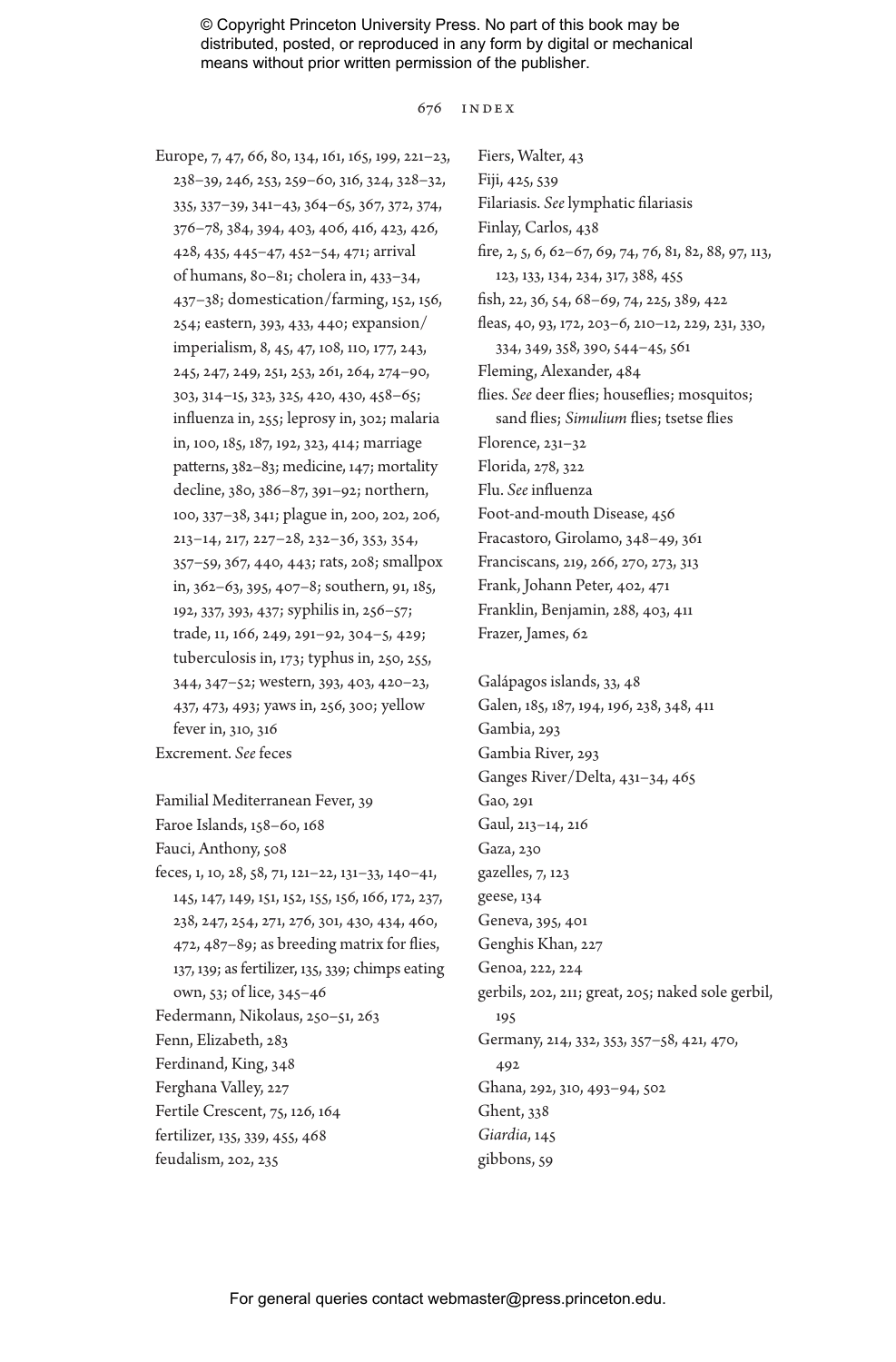#### INDEX 677

Glasgow, 435 globalization, 11, 166, 197, 246, 249–50, 300, 405, 416, 419–20, 424–25, 429, 435, 437, 444, 451, 458–65, 469, 490–503 Gloucestershire, 415 Glucose-6-phosphate dehydrogenase deficiency, 101 Golden Horde, 229 Gonorrhea, 425 Goodall, Jane, 50 gorillas, 32, 44, 59, 65, 179, 344 Gould, Stephen Jay, 44, 49 Granada, 348 grasshoppers, 445 Graunt, John, 411 Great Bengal Famine, 448 Great Famine, 351, 423, 446–48 Great French Wine Blight, 445–46 Great Lakes (America), 325, 447 Great Lakes region (Africa), 184, 229, 454 Great North China Famine, 424 Great Southeastern Smallpox Epidemic, 278–80, 361 Green, Monica, 227 Greenland, 83, 86 Gregory of Tours, 213, 216–17 Guadeloupe, 312, 314 Guangdong, 187 Guangxi, 187 Guangzhou, 219–20, 441 Guatemala, 269, 273 Guérin, Camille, 483 Guerra, Francisco, 262 Guinea worm, 297, 300–301 Gulf of Guinea, 246, 290, 293, 305, 493 Gulf of Mexico, 279, 319 Gulf of Suez, 210 Gustavus Adolphus, 358

Habsburgs, 343, 350 Hadza people, 89, 115, 531 The Hague, 338 Haiti, 328, 501

Haldane, J. B. S., 102 Hales, Stephen, 413 Hamburg, 338, 434 Hamlin, Christopher, 431 Hangzhou, 236 Hantavirus, 270 Harris, Walter, 119 Haslar, Royal Navy Hospital, 412 Havana, 250 Hawai'i, 425 hemoglobin disorders, 101–2, 181 Hepatitis A, 485 Hepatitis B, 485 Hepatitis C, 43, 299 Herlihy, David, 233 Herpes/herpesviruses, 27, 42, 68, 92 Hippocrates/Hippocratic medicine, 172, 184, 238 hippos, 50 Hirsch, August, 153, 334, 562 Hispaniola, 250–51, 261–63, 305 HIV. *See* AIDS Hiwi people, 89 Hog cholera, 450–51 Holmes Sr., Oliver Wendell, 321, 472 Holocene, 78, 82, 91–92, 100, 116, 121, 123–25, 133, 152, 154–56, 161, 168, 170, 173, 176, 180, 188, 332, 504, 506 *Homo erectus*, 64–69, 79, 81 Homs, 230 honeybee, 54 Hong Kong, 441–42 Hong Taiji, 359–60 hookworm, 32, 91, 288, 297, 301–2, 328, 492–93, 495 Horizontal gene transfer, 35 horses, 6, 7, 11, 46, 127, 138, 161, 163, 246, 253–54, 264, 283, 291, 329, 417, 427–29, 439, 455–56, 506 hospitals, 69, 104, 146, 153, 250, 324, 334–36, 339–42, 346, 352, 354, 403–4, 408, 412–14, 455, 478, 482; for Sick Children, 482; Haslar, 412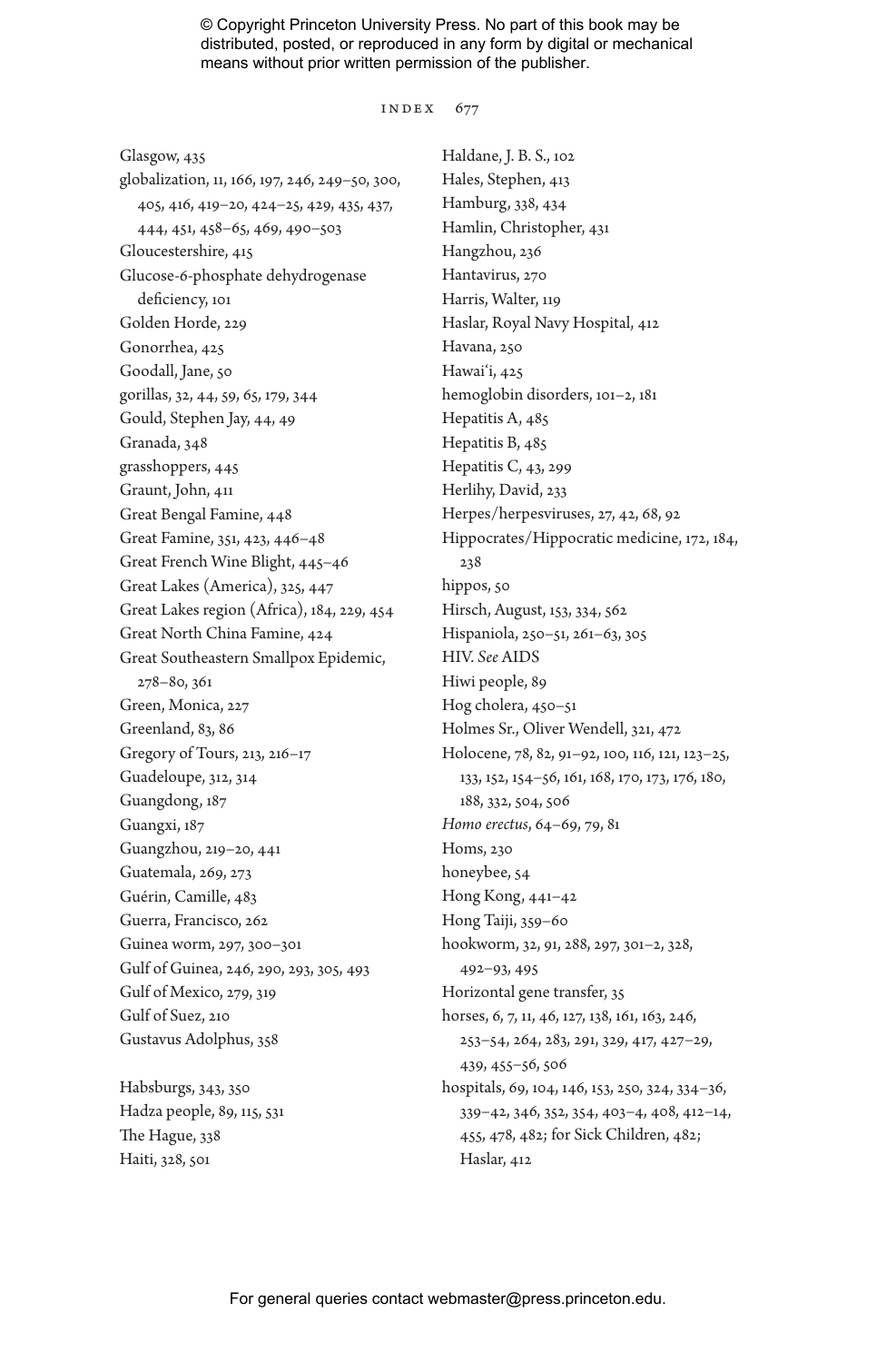#### 678 Index

houseflies, 131–33, 135–38, 140, 144, 153–54; swatters, 386, 478 Howard, John, 342 Hua Tuo, 196 Huayna Capac, 274 Hughli River, 465 Human Genome Project, 44 Hume, David, 403 Hungary, 205, 350 Hunter, John, 412 Huron, 282 Hymes, Robert, 228 Ibn Battutah, 230, 548 Ibn Khaldūn, 189–90, 196, 201, 230, 235, 293 Ibn al-Khatib, 225 Ibn Khatimah, 225 Ibn al-Wardi, 225 Iceland, 364 Iliffe, John, 166 Illinois, 445, 479 immunity/immune system (human), 2, 21, 29, 34, 36–43, 49, 52, 71, 72, 93, 107, 131, 141, 143, 144, 147, 150–51, 153, 159, 160, 167, 168, 173–74, 181, 189, 203–4, 205, 243–44, 253, 254, 255, 259–60, 316–17, 323, 347, 394, 396, 397, 408, 452, 473, 474, 489, 490; adaptive, 36–38; bat, 171; compromised, 4, 25, 52, 499–500; innate, 36–38, 144, 174, 316, 323, 490; of *Musca*, 132, 137 Impetigo, 297, 299 Incas, 259, 264, 274 India, 108, 164, 173, 187, 192, 206, 208, 219, 224, 228, 234, 237, 304, 336–37, 354, 356, 419–20, 423–24, 427, 428, 433, 437, 440, 443, 454, 461–62, 464–65, 478, 493, 495, 498 Indian Ocean, 11, 81, 108, 166, 177, 192, 196, 210, 218, 224, 295, 435 Indochina, French, 462 Indonesia, 421, 433 Indus River valley, 208, 225 industrialization/Industrial Revolution, 8, 131, 173, 178, 238, 331, 338, 375–80, 383–84,

386–87, 394, 396–99, 400, 402–3, 413–14, 420, 421–22, 425–26, 434, 443–44, 448, 457–59, 466, 471, 478–79, 492, 506; Second, 379, 422, 478–79 Influenza, 4, 21, 85, 237, 247, 255, 262–63, 270, 273, 275, 296, 337, 393, 419, 429–30, 437, 438–40, 443, 463, 465, 469, 485, 495, 506, 508; equine, 455 Inoculation, 246, 336, 362–64, 395, 406–8, 412, 485 insecticides, 13, 97, 413, 450, 471, 479–81, 491–92, 497, 499 International Sanitary Conferences, 458–61 Inughuit, 83–88, 113, 531 Inuit, 83, 261 Iran/Iranian plateau, 227, 359. *See also* Persia Ireland, 246, 351, 423, 447 iron, 7, 11, 91, 99, 161, 164–66, 170, 176, 181, 188, 190, 193, 199, 201, 208, 218, 237, 246, 252, 253, 292, 301, Iron Age, 7, 11, 161, 165–66, 170, 176, 188, 190, 193, 199, 201, 208, 218, 237 Iroquois, 282 Isabella, Queen, 348 Isfahan, 339 Istanbul, 236, 339, 357, 408 Italy, 185–87, 202, 213, 216, 219–20, 222–23, 231, 233–34, 238, 332, 336, 338, 343, 348–49, 353–54, 358–59, 364, 378, 383, 459 Jahangir, 356 Jamaica, 286, 295, 302–5, 308, 314, 316, 317,

491, 493 Jamestown, 278, 318, 322 Japan, 224, 336, 338, 339, 363, 383, 395, 410, 421, 423, 433, 441, 461, 491–92 Java, 219 Jefferson, Thomas, 410, 417, 451 Jenner, Edward, 408–10, 412, 415, 473, 485 jerboas, 202, 365 Jessore, 433 Jin River, 219

John of Ephesus, 209–13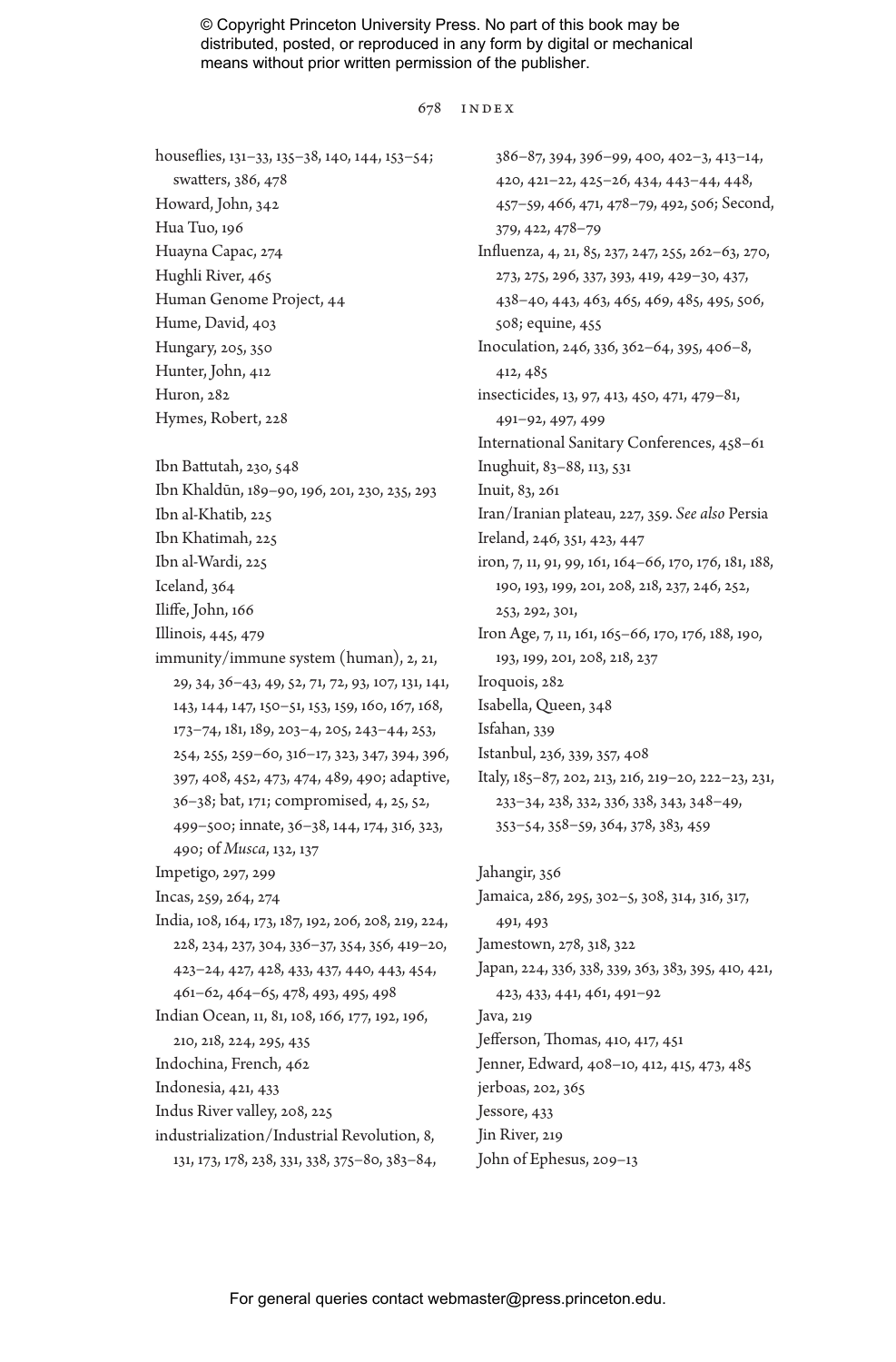#### INDEX 679

Johnson, Samuel, 339 Justinian, 206, 212. *See also* plague: of Justinian

Kaffa, 202 Kalahari Desert, 86–89, 113 Kamamalu, Queen, 425 Kama River, 227 Kamehameha II, King, 425 Kangxi emperor, 360, 406–7 Kazakh steppe/Kazakhstan, 163, 205, 226 Kelton, Paul, 278 Kent, 318, 414 Kenya, 64, 68 Kinshasa, 501 Kiowas, 283 Koch, Robert, 19, 106, 441, 473, 479, 483 Koobi Fora, 68 Korea, 224, 363, 491–92 Kroeber, Alfred, 252 Kuru, 25 Kyrgyzstan, 205, 226

Labarraque, Antoine Germain, 479 Labisch, Alfons, 476 Laishevo, 227 Lake Issyk Kul, 226 Lake Turkana, 68 Las Casas, Bartolomé de, 263, 266 Last Glacial Maximum, 122 Lawson, John, 279 Lederberg, Joshua, 503 Leiden, 338, 403 Leishmaniasis ,31, 93, 112–13, 257 Le Moyne d'Iberville, Pierre, 279 leopards, 50 Leopoldville, 501 Leprosy, 25, 30, 43, 108, 161, 167, 237, 296, 299, 302 Leptospirosis, 270, 281 Levant, 81, 123, 126, 218, 230 lice, 40, 93, 135, 147, 203, 210, 247, 270, 329–30, 335, 344–46, 351, 358, 390, 414, 481

Ligon, Richard, 312 Lilly, William, 353 Lima, 274 Lind, James, 293, 412–13, 414 Lingnan, 187 Lisbon, 311, 338, 428, 438, 439 Little Ice Age, 332–33 liver, 42, 72, 98–99, 104, 151, 320 Livorno, 338, 366 llamas, 125, 127, 246 Loa loa/loaisis, 297–98 London, 119, 140, 149, 238, 303, 324, 341, 360, 375, 379, 394–96, 403, 408, 412–15, 425, 439, 443, 445, 447, 449, 453, 460, 472, 482; and Pepys, 387–91, 392; Bills of Mortality, 119, 349–52, 395–96; plague in, 353–54, 357, 392, 401; population of, 165, 338–39, 394 Long, Edward, 302–3, 308, 316, 317 Louis, Pierre Charles Alexander, 146–48 Lucas, Robert, 372 lungs, 40, 72, 157, 159–60, 166–67, 170, 174, 176–78, 204, 208, 301 Luzon Island, 87–88 Lyme disease, 93, 508 Lymphatic filariasis, 93, 104–9, 112, 297–98, 474 Lyon, 232, 338 Lysenko, A. J., 100–101

Macaulay, Thomas Babington, 360–61 macrophages, 144, 174 Madagascar, 442 Madeira, 284, 304 Madrid, 338 maize, 123, 125–26, 246, 328, 337, 377 Malaria, 4, 7, 31, 39, 40, 46, 87, 88, 93, 96–104, 106, 109, 112, 148, 178–88, 192, 193, 200, 203, 246, 247, 254, 260, 262, 270, 277, 283, 288, 303, 315, 316, 318–27, 328, 382–83, 406, 414, 419, 430, 463, 465, 470, 474, 481, 491–95, 498–99, 502, 507; falciparum, 97, 100, 101, 161, 166, 173, 178–88; 192, 296–97,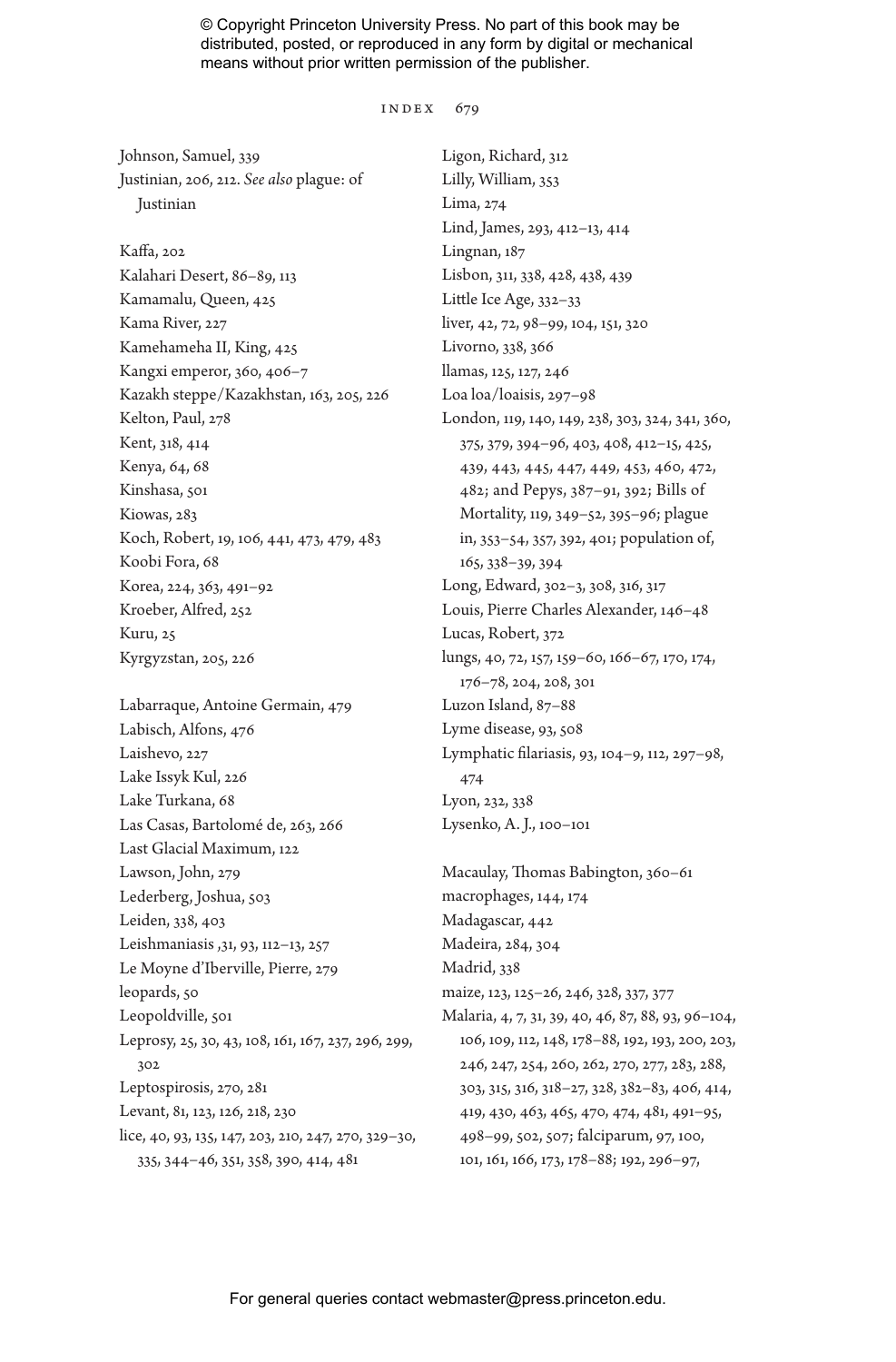#### 680 Index

Malaria (*continued*) 320, 322–24, 383; vivax, 42, 96–104, 109, 156, 192, 257, 318, 320–33, 325, 414 Mali Empire, 291–93 Malthus, Thomas Robert, 60, 114, 178, 333, 371, 376, 393, 409, 421. *See also* Malthusian Malthusian pressure/cycles, 114, 123, 190, 196, 220, 222, 333, 335, 337, 351, 364–65, 376–77, 393, 401, 423–44, 560 Mamluks, 224, 230 Manchus, 359–60, 361, 406, 423 Manhattan Island, 87 manioc. *See* cassava Manson, Patrick, 104–7, 474 Mansonelliasis, 257 *Mansonia*, 107 Mantua, 354 Manzoni, Alessandro, 354 Mao, 75, 495–96 al-Maqrīzī, 225, 229–30 Marco Polo, 219 Marcus Aurelius, 120, 192–93 Maremma, 185 marmots, 202, 205, 211, 227, 234, 355, 365 Marseilles, 231, 338, 359, 367 Martinique, 314 Mary II, Queen, 360–61 Maryland, 286, 321–23 Masai, 435, 455 Massachusetts, 281, 285, 312, 322, 407, 411, 455, 555 Mather, Cotton, 314, 407 Mauritania, 292 Mayflower (ships), 285–89, 312, 318, 328 Mbuti people, 89 McCook, Stuart, 449 McCormick, Michael, 47, 208, 216 McKeown, Thomas, 380–81 McNeill, John, 264, 308, 314, 328, 337, 522 McNeill, William, 13, 43, 46, 129, 161, 193, 225, 243, 337, 509, 522 Measles, 4, 5, 7, 20, 27, 28, 45, 88, 128, 130, 158–61, 168–70, 172, 180, 189, 237, 247, 254, 260, 263, 270, 274, 277, 278, 296, 347, 348,

381, 397, 425, 453, 470, 472, 482; vaccine for, 160, 485–87 Mecca, 435 Medawar, Jean, 26 Medawar, Peter, 26 Mediterranean Sea, 166, 184–85, 191–92, 202, 209–10, 212–13, 217–18, 224, 229–30, 238–39, 250, 291, 295, 304, 341, 349, 355, 359, 401, 437, 459 Mehmed II, 349 Meiji Restoration, 491–92 Membertou, 280 Memphis, 438 Mendieta, Gerónimo de, 271, 273 Merida, 313 Mesopotamia, 164, 193, 211, 218, 543 Mexico, 126, 152, 247, 249, 252, 262, 264–67, 269–73, 277–78, 325, 327, 447 Mexico City, 250, 266, 272–73, 277 Miasma, 19, 148, 179, 231, 466, 472, 474 mice, 132, 134–35, 172 Middelburg, 338 Middle East Respiratory Syndrome, 507–8 midges, 40 Mi'kmaq, 280 Milan, 235, 347, 354 milk, 2, 84, 142, 163, 304, 455, 473, 477, 482 Ming Dynasty, 250, 336, 338, 343, 354–56, 363 missionaries, 62, 104, 219, 266, 273, 275–77, 280, 293, 406, 455, 462, 494 Mississippi River/valley, 279–81, 317, 319, 324–25, 438, 448 Missouri, 455 molecular clock, 45, 73, 92, 103, 152, 170, 176, 195, 205, 256, 310, 431, 433, 458 Mongolia, 205 Mongols, 165, 199, 202, 205, 221, 224–29, 336 monkeys, 4, 35, 44, 53, 61, 65, 67, 88, 103, 167, 309, 499–500; red colobus, 50 Montagu, Lady Mary Wortley, 407–8 Moore, Robert, 199 Morens, David, 508 Morris, Ian, 76, 83 Moscow, 439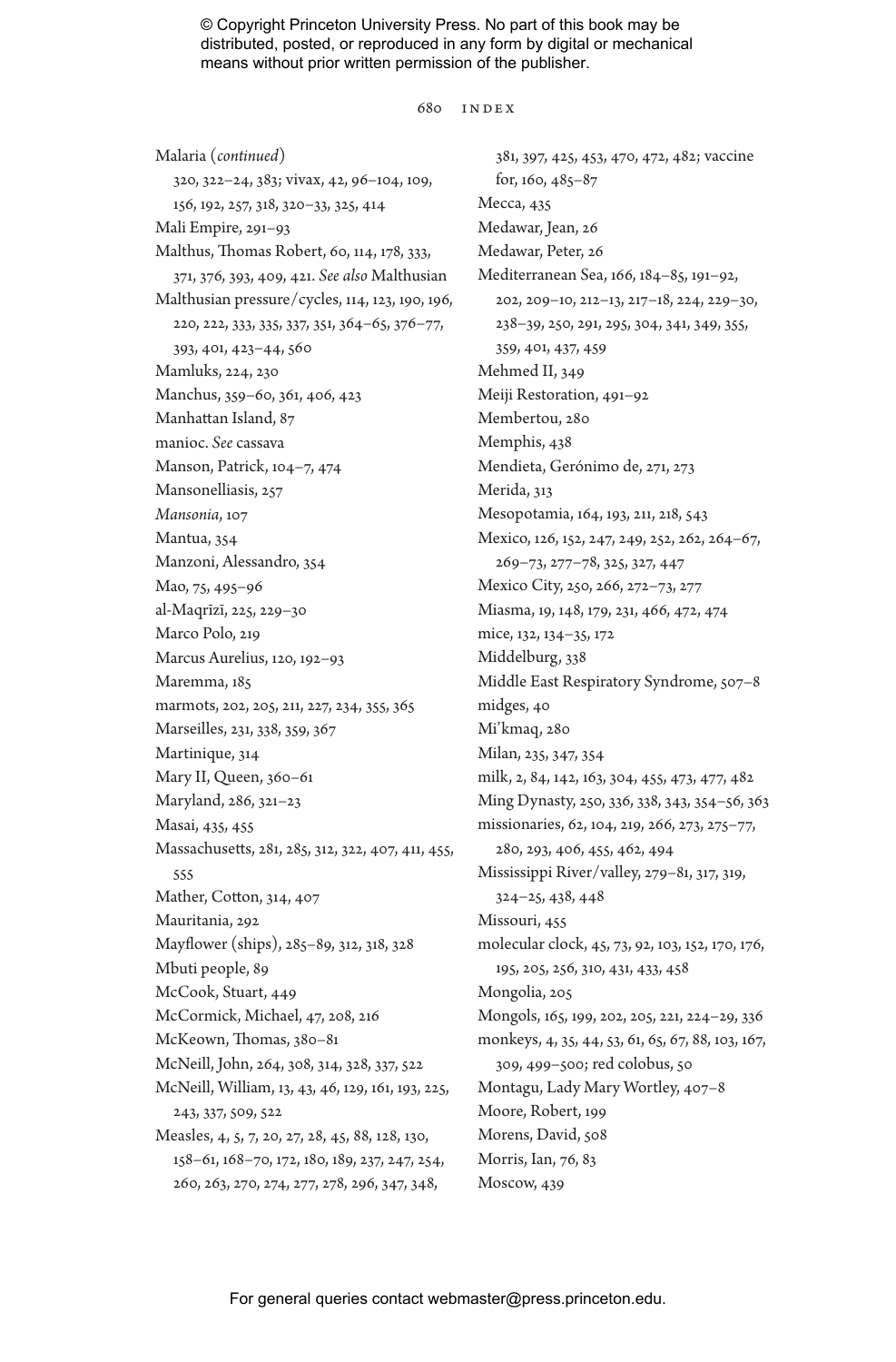#### Index 681

mosquitos, 2, 31, 40, 43, 87, 93–100, 102, 103, 106–7, 138, 161, 179, 180–81, 184, 186–87, 189, 203, 249, 257, 283, 286, 287, 296–98, 306–9, 317–20, 322, 324–27, 438, 465, 474, 481, 491, 495, 499, 507. *See also Aedes*; *Anopheles*; *Culex*; *Mansonia*; and *Ochlerotatus* Motolinia, 266–67, 269, 270 mucosa/mucous membrane, 29, 36, 40, 42, 141 Mughals, 335, 336, 354, 356 Muhammad Ali, pasha, 459 Mumps, 162, 172, 247, 254, 270, 274, 277, 485 Muñoz Camargo, Diego, 269–70 Murchison, Charles, 344 *Musca domestica*. *See* houseflies mutant cloud, 34

*Nagana*, 110–11, 297 Nanjing, 339 Nanling Mountains, 187 Nantes, 338 Napoleon/Napoleonic Wars, 69, 328, 330, 348, 351, 392, 399, 409, 423, 428, 434 Narváez, Pánfilo de, 267 Natufian culture, 123 Neanderthals, 79–80 Needham, Joseph, 221, 363 Negev, 218 Neolithic, 134–35, 152, 154–57, 162–63, 167, 206; revolution, 122–33, 145, 155–56, 245 New Caledonia, 425 New England, 249, 281, 282, 285, 318, 321–22 Newgate Prison, 340, 404, 408 New Guinea, 304 New Jersey, 479 New Orleans, 316, 317, 455 New Spain, 266, 270–71 Newton, Isaac, 125, 387 New York City, 151, 447, 455, 567 New York state, 322 New Zealand, 295, 462 Nian Rebellion, 424 Nicaragua, 273

Nigeria, 183, 310 Niger River, 463 Nile River, 75, 225, 230, 235 Noroviruses, 141 North Carolina, 321–22 North Sea, 338, 355 Nova Scotia, 281, 292 Nunn, Charles, 57

Oaxaca, 271 *Ochlerotatus*, 107 Odoric of Pordenone, 219–20 Ohio River, 325 Oklahoma, 427, 457 Olmstead, Alan, 450, 451 Omran, Abdel, 375, 391 Onesimus, 407 Opium Wars, 104, 424, 428 Oral Rehydration Therapy, 483 Oregon, 283 Oropuche disease, 257 Osterhammel, Jürgen, 426 Ottomans, 291, 335, 336, 337, 341, 343, 349, 350, 357, 392, 407–8, 440, 459 Oviedo, Gonzalo Fernandez de, 262 Oxford, 341 Oxygen, 2, 63, 99, 166, 181

Pacific Ocean, 11, 103, 108, 178, 249, 261, 283, 295, 315, 325, 415, 424–25, 456 Padua, 238, 354 Palestine, 211–12 Panama, 269, 315 Panthay Rebellion, 424 Panum, Peter, 158–59 Parainfluenza viruses, 172, 255, 539 Paratyphoid fever, 47, 130, 150, 152, 247, 254, 271–72 Paris, 146, 148–49, 153, 232, 253, 338, 367, 399–400, 403, 408, 417, 422, 443, 450, 459–60 Paris Green, 492 Pasteur, Louis, 2, 19, 410, 441, 473, 483, 485–86 Paullini, Christian, 138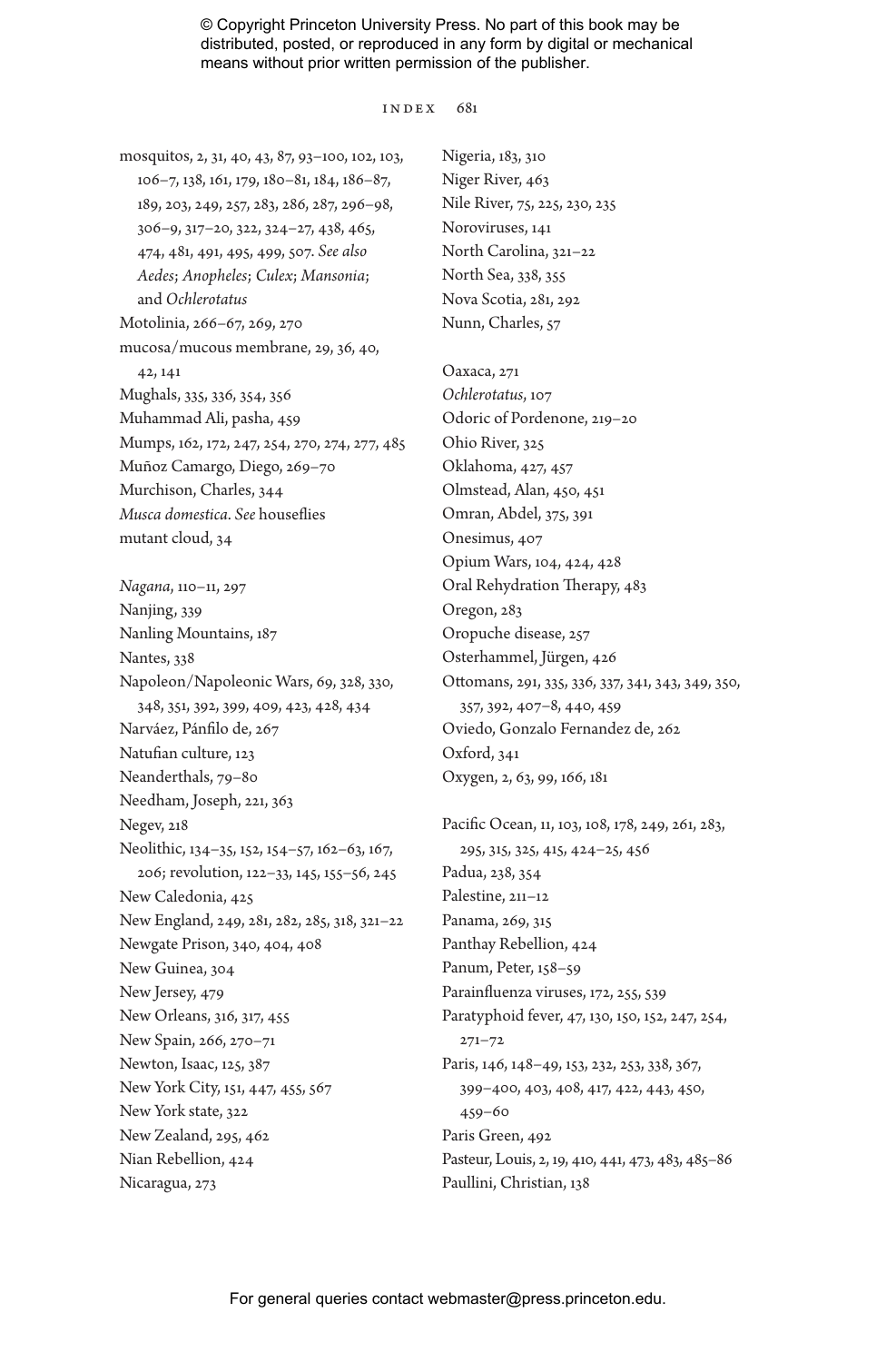682 Index

Pearl River, 441 Peary, Robert, 84 Pelusium, 210, 215, 545 Penicillin, 484 Pepys, Samuel, 375, 387–91, 392, 405 Persia, 173, 193, 206, 210, 218, 219, 224, 229, 237 Persian Gulf, 196, 219, 224 Peru, 126, 177, 245, 258, 261, 272, 274, 421 *peste des petits ruminants* virus, 169 Petrarch, 199, 231, 233 Petty, William, 411 phages, 27 phenol, 478 Philadelphia, 139, 250, 314, 447 Philip II, 271, 275 Philippines, 87, 90, 171 *Phylloxera* aphid, 445–46 *Phytophthora infestans*, 447–48 pigeons, 134, 505 pigs, 6, 46, 68, 88, 125, 127, 134, 149, 152, 244, 262, 438, 451, 458, 505–6 Pinta, 256, 299 Pires, Tomé, 108 Pistoia, 231 Pizarro, Francisco, 274 plague (specific disease caused by *Yersinia pestis*. *See* epidemic for pestilence generically), 4, 5, 7, 10, 13, 21, 30, 39, 40, 47, 48, 93, 130, 169, 189, 197, 199–239, 250, 255, 260, 270, 281, 330, 331, 334, 336–37, 339, 347, 350, 353–59, 362, 363, 365–67, 386, 387, 389, 391–92, 396, 398, 401, 405, 419, 430, 437–38, 440–43, 459–60, 465, 470, 474, 478, 485–86, 495; First Plague Pandemic, 200–201, 204, 209–19; of Justinian, 200, 206–7, 209–15; Second Plague Pandemic, 200–201, 225–39, 353–59, 440; Third Plague Pandemic, 200, 205, 440–43 plasmids, 35 Pleistocene, 68, 78–83, 85–86, 90–93, 102–4, 109–10, 112–16, 121–22, 125, 130, 133, 152, 155, 176–77, 179, 188, 245–46, 257, 302, 323

Pliny the Elder, 138 Plymouth, 318 Pneumonic plague, 204, 210 Polio/poliomyelitis/polio virus, 4, 34, 87, 469, 485, 487–90 Pomar, Juan Bautista de, 272 Ponce de León, Juan, 278 Porto Santo, 304 Portugal/ Portuguese, 108, 245, 250, 261, 275, 284, 291, 293–94, 304–5, 311, 313, 410 potatoes, 124–26, 149, 160, 246, 252, 328, 337–38, 351, 377, 424, 446–48, 450, 451; blight, 351, 446–48, 450 Potosí, 274 Preston, Samuel, 381 Pringle, John, 145, 375, 403–5, 410–13, 415–16 prions, 25 Procopius, 209–13 Puerto Rico, 491 Pyrenees, 215

Qing dynasty, 335, 343, 356, 359, 406, 423–24, 441 Quanzhou, 219 quarantine, 238–39, 312, 354, 365–67, 385–86, 405, 411, 434, 438, 443, 449, 453, 459, 461, 492–93; of humans observing primates, 52 quinine, 100, 406, 462–63 Quito, 274

Rabies/rabies virus, 42, 92, 203–4, 485–86 Raccianello, Vincent, 35 Ragusa, 239 Rappahannock River, 322 rats, 7, 77, 132, 134–35, 138, 205, 209, 306, 436, 442; black rat, 172, 207–8, 210–11, 229, 234, 307, 365; brown rat, 172, 365 Razzell, Peter, 390, 402 red blood cells, 39, 99, 102, 180–82 Red Sea, 192, 196, 210, 224, 290, 435 red squirrels*. See* squirrels Red water fever. *See* schistosomiasis Reich, David, 47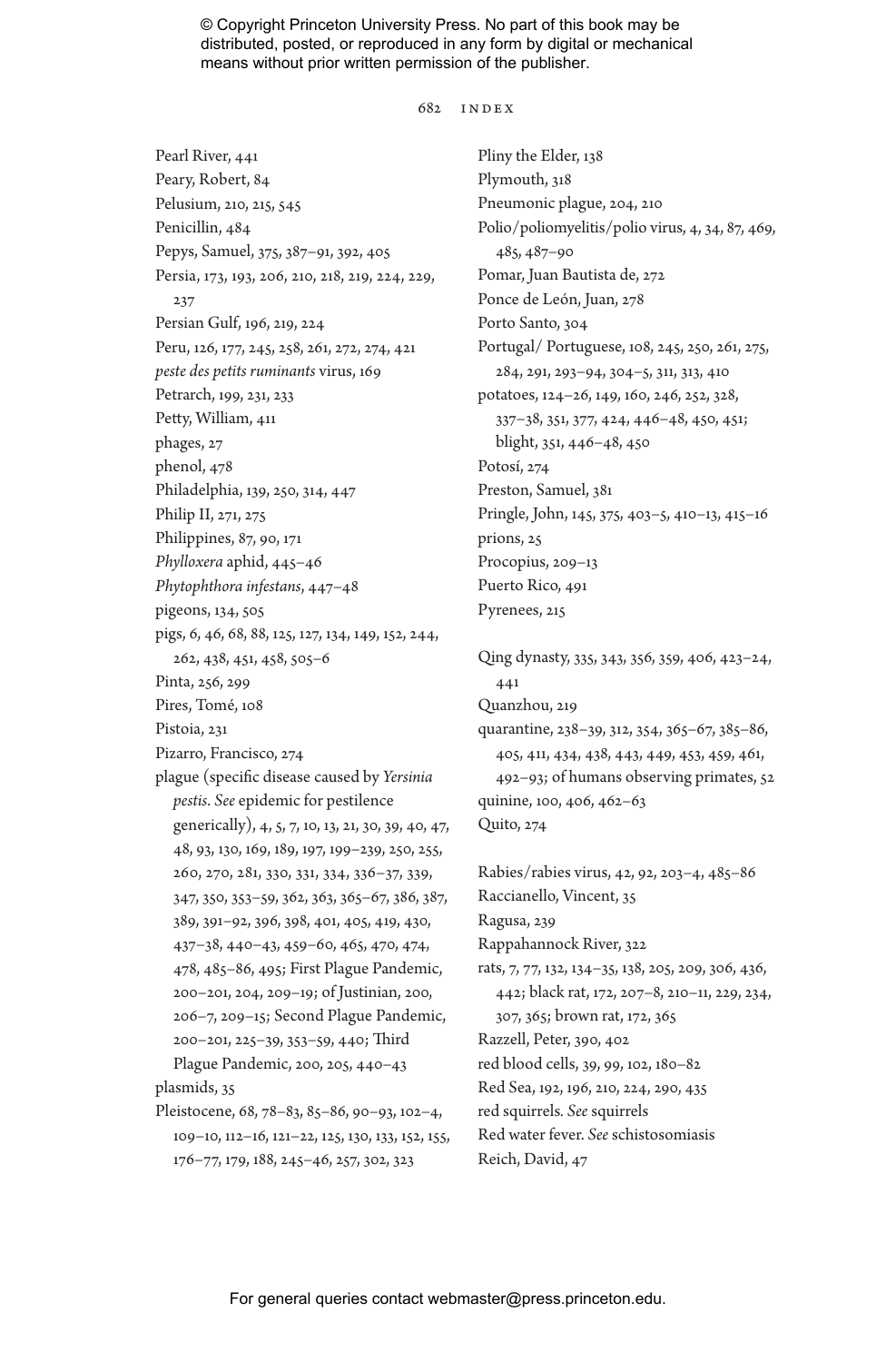#### INDEX  $683$

Relapsing fever, 93, 203, 345, 347, 358 Respiratory syncytial virus, 51–52, 172, 254 Rhazes, 237, 361 Rhine River, 357–58 Rhinoviruses, 34, 172, 457 Rhode, Paul, 450, 451 Rhodes, Cecil, 454 Rhone River, 231 rice, 123–26, 220, 286, 288, 324, 450, 465, 495, 547 Richardson, Benjamin Ward, 467 Rift valley fever, 93 Riley, Charles V., 445 Riley, James, 386, 411, 418 Rinderpest/rinderpest virus, 41, 168–70, 222, 425, 452–56, 463 Rio de Janeiro, 276 River blindness, 93, 297–98 Roberts, Michael, 342 Robertson, William, 287 Rockefeller Foundation, 492, 493, 495 Rocky Mountain Spotted Fever, 93 rodents, 2, 6, 30, 56, 73, 112, 129, 135, 154, 169–72, 189, 195, 197, 201–10, 215, 234, 257, 330, 347–48, 355, 356, 358, 359, 365, 441, 443. *See also* gerbils; jerboas; marmots; mice; rats; squirrels; voles Roe, Thomas, 356–57 Rome/Roman Empire, 10, 108, 120, 138, 164–65, 177, 184–85, 187–98, 204, 206, 208, 210, 215, 217–18, 223, 238, 316, 338, 361, 377, 381, 394, 401, 406, 428, 458 Roosevelt, Franklin, 489 Rosa, João Ferreira da, 313 Ross, John, 83–84 Ross, Ronald, 576 Rotavirus, 27, 130, 141–42, 145, 485 Rotterdam, 338 Rouen, 338 Roundworm, 32, 91, 297 Royal Africa Company, 289–90, 294 Rubella, 254, 296, 485

Rush, Benjamin, 139–40 Russell, Edmund, 480 Russia, 138, 227, 229, 232, 359, 363, 392, 423, 427, 439, 444, 453, 454, 462 Rye, 125, 447, 450 Sabin, Albert, 485, 490 Safavid, 335 Sahagún, Bernardino de, 267–68 Sahara Desert, 167, 191, 229, 290–91 Sahel, 290–92 Saigon, 441 Saint Augustine, 278 Saint-Domingue, 328 Saint Helena, 428 Saint Kitts, 312, 314 Saint Lucia, 314 Salk, Jonas, 485, 490 sand flies, 112–13, 257 San people, 86–89, 113 Santa Fe, 277 Santo Domingo, 314 São Paulo, 276 São Tomé and Príncipe, 284, 304 Sardinia, 185 SARS-CoV-2. *See* COVID-19 Scarlet fever, 30, 247, 254, 397–98, 417, 470, 568 Schistosomiasis, 68–75, 91, 112, 297, 300, 328, 493, 495 Schumpeter, Joseph, 377 Scotland, 104, 191, 314–15, 351, 412 Scott, James, 134 Scott, Walter, 488 seals, 175, 177 Semmelweis, Ignaz, 472 Senegal, 290, 295, 310 Serengeti, 455 Seville, 250, 406 Sewees, 279 sexual transmission/sexually transmitted diseases, 40, 55, 255–56, 500–501, 531 Shakespeare, William, 45, 125, 127, 467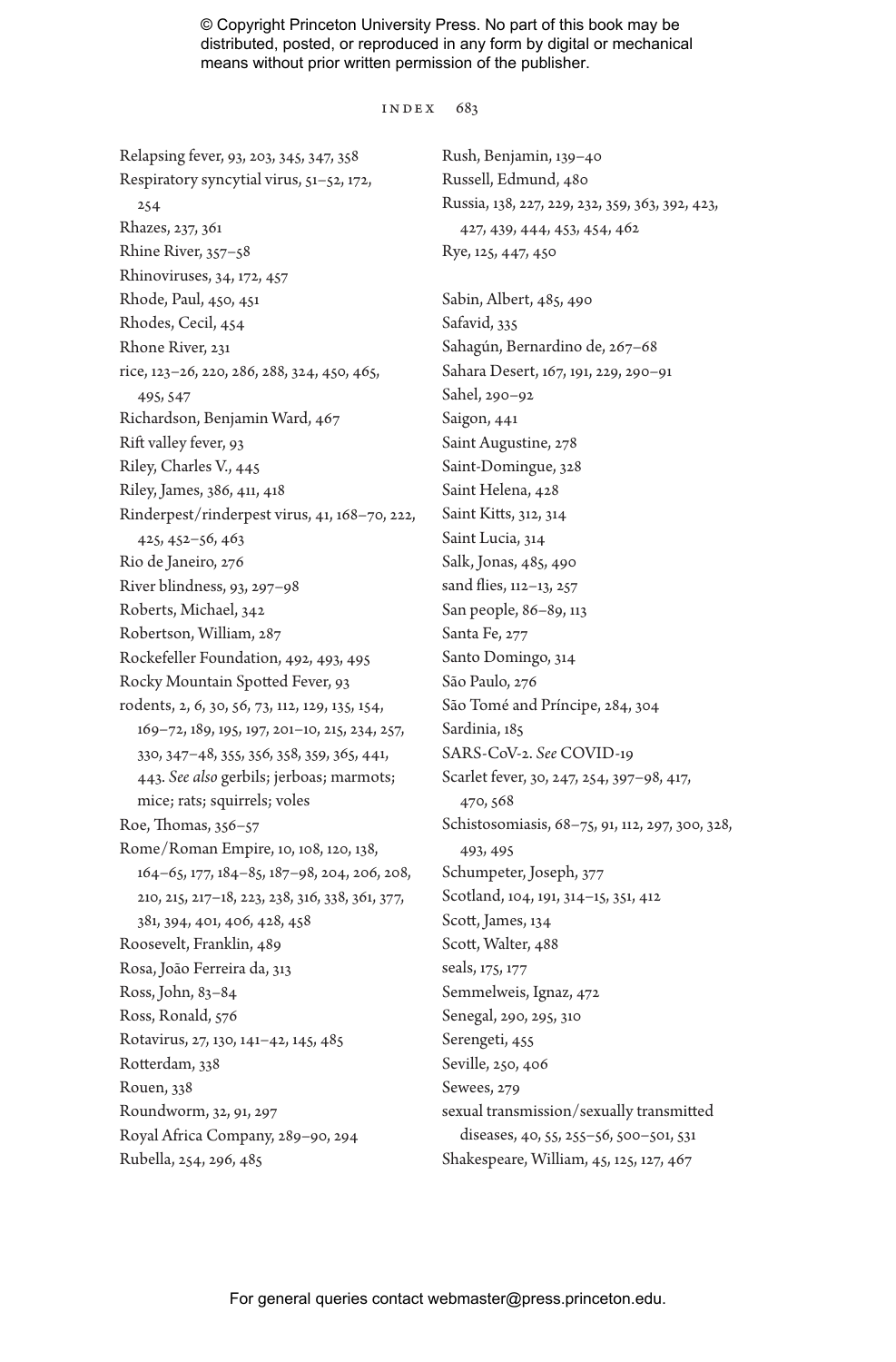#### 684 Index

sheep, 6, 125, 127, 134, 169, 262, 450–51 Shibasaburō, Kitasato, 441–42 Shiga, Kiyoshi, 142–43 Shigella, shigellosis, 130, 141–45, 254, 296 Shingles, 92, 485 Shunzhi emperor, 360 Siberia, 83, 227 Sicily, 179, 185, 224, 230 Sickle-cell trait/disease, 101, 181–84, 323 Silk roads, 166, 210, 224 Silverstein, Arthur, 362 *Simplicius Simplicissimus*, 329–30, 351, 363 *Simulium* flies, 298 skin, 36, 40, 72, 74, 94–95, 107, 112, 140, 146, 194, 256, 271, 293, 296–301, 309, 329, 344, 346–47, 398, 433, 436, 451, 455 Slack, Paul, 367 slave trade, 72, 108, 184, 251, 284–86, 292, 298–99, 300, 303–4, 306–8, 310, 316, 319, 327, 425, 427, 435, 437 slavery, 9, 249–50, 266, 288–89, 302–3, 305, 493, 502 Sleeping sickness, 31, 93, 109–10, 112, 293, 297, 493–94, 501 Smail, Daniel, 231 Smallpox, 4, 5, 7, 10, 13, 20, 27, 42, 43, 87, 128–30, 237, 246, 247, 250, 251, 253, 255, 260, 261, 263, 266–70, 334, 339, 356, 359–65, 380, 394, 396, 398, 406–10, 412, 425, 453, 465, 470, 472, 473, 482, 485, 487, 492, 495, 498; in New World, 273, 274, 276, 277, 278, 280–84, 287, 296; origins/ancestral, 162, 166, 168–69, 172, 190, 194–96 Smith, Adam, 377, 403 Smith, John, 281–82 Snail fever. *See* schistosomiasis snails, 62, 69, 71–72, 74–75, 300 Snow, John, 472 Somerset, 232 Somervail, Alexander, 322 Song Dynasty, 219, 220–21, 224, 228, 362 Songhay Empire, 291 Sorghum, 125–26

Soto, Hernando de, 278 South Africa, 454, 462, 502 South America, 62, 72, 89, 125–27, 247, 249, 252–53, 263, 272, 274–75, 325, 438, 447, 461 South Carolina, 278, 322, 323 South China Sea, 224 Soviet Union, 498 Spain, 212, 214, 218, 222, 233, 262, 266, 284, 348 sparrows, 132, 134, 138 squirrels, 205, 347, 505; red, 25 Sri Lanka, 449, 491, 493, 495 STD. *See* sexual transmission St. Louis, 325 Stoermer, Eugene, 504 *Streptococcus pneumoniae*, 52 Streptomycin, 484 Struyck, Nicolaas, 415 Stuart dynasty, 360–61 Sudan, 126, 290, 454 Suez Canal, 428, 438 sugar/sugarcane, 21, 95, 124, 126, 137, 236, 245, 249, 262, 284, 286–88, 304–8, 310, 312, 317, 324, 328, 448, 450, 483 Sui Dynasty, 220 sulfa drugs, 484 Sumatra, 219 Sussex, 318 Sydenham, Thomas, 138, 300, 397, 568 Syphilis, 30, 43, 92, 237, 255–57, 299–300, 343, 405, 425, 470, 483, 501 Syria, 133, 191, 211–12, 215, 218, 224–25, 230, 234, 355 Tahiti, 295, 425

Taï forest, 50–53 Taíno, 245, 262–64, 283 Taiping Rebellion, 423 Taiwan, 219, 491 Tana, 229 Tang Dynasty, 177, 218, 220 Tanzania, 434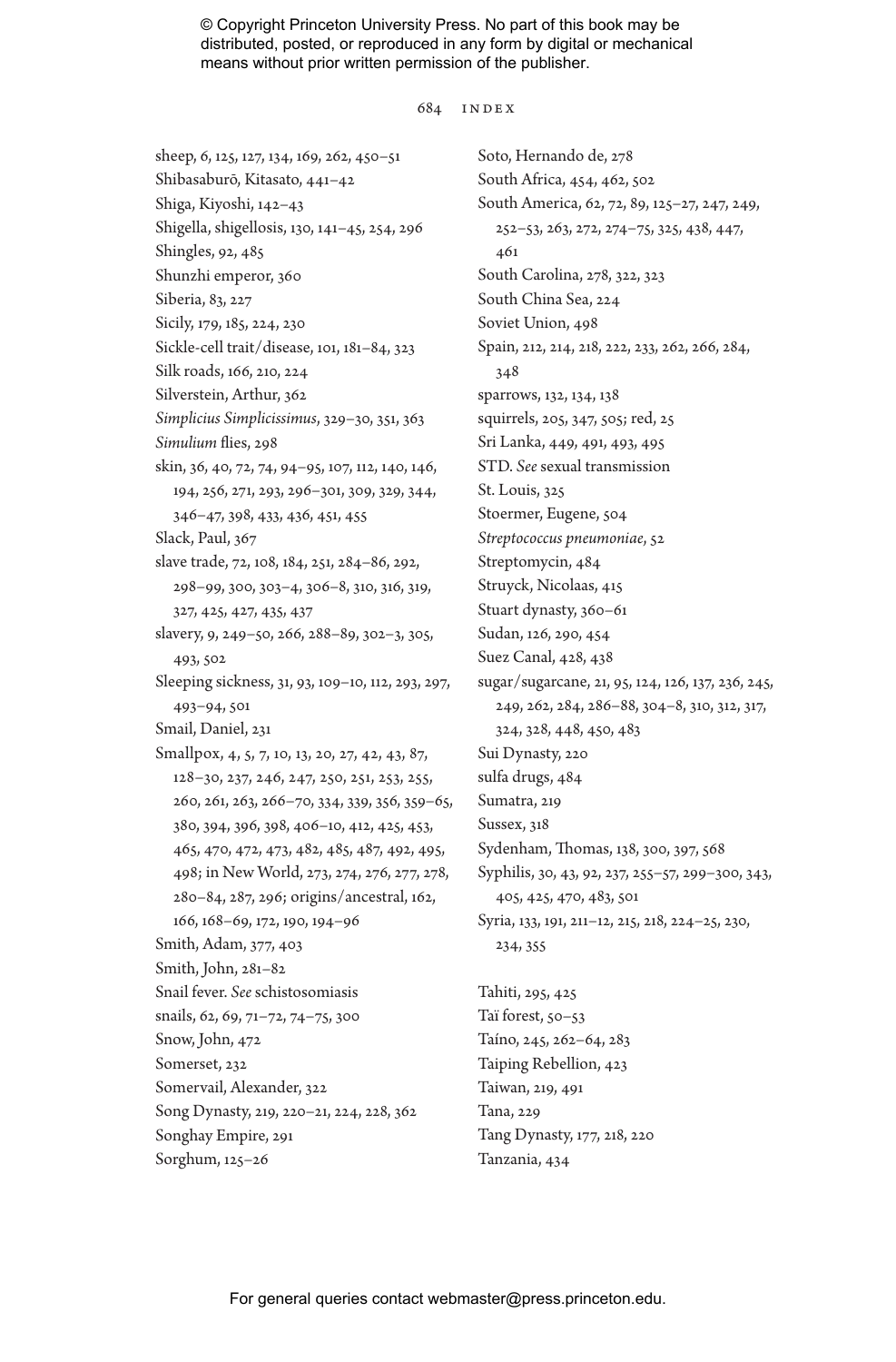#### INDEX 685

Tao Hongjing, 196 Tenochtitlán, 253, 266, 268 Teposcolula–Yucundaa, 271 tetracycline, 484 Texas, 327, 456–57 Texas Fever, 456–57 Texcoco, 272 Thebes, 164 Thirty Years' War, 329–31, 337–38, 343, 350, 354, 357–58 Thompson, John, 33 Ticks, 40, 93, 172, 344, 456–57 Tien Shan Mountains, 205 Tilly, Charles, 367 Timbuktu, 291 Tlateloco, 270 Tlaxcala, 268, 270 tobacco, 236, 245, 249, 278, 286, 322–23, 328, 450 Tocqueville, Alexis de, 402 toilets, 1, 131, 476 Tokugawa period, 491 Tokyo, 338, 506 Tomes, Nancy, 476 Toronto, 455 Torquemada, Juan de, 270 Tórshavn, 158 Transoxania, 227 Transylvania, 367 Trench fever, 345 Trollope, Anthony, 449 tropics/tropical, 6, 8, 20, 31, 56–57, 61, 67, 74, 81, 87–89, 91, 96, 112, 126, 138, 245–47, 257, 261, 285–328, 371, 406, 415–16, 421, 427–28, 448–49, 460, 462–63, 470, 489, 493, 499, 502; leishmaniasis in, 113; lymphatic filariasis in, 104, 106, 109, 112; malaria in, 100, 103, 112, 166, 182, 184, 187–88, 247, 318–27, 470, 493; schistosomiasis in, 72, 112, 493; sleeping sickness in, 112, 493; yaws in, 299–300, 493; yellow fever in, 247, 302–18, 437 Tsetse flies, 31, 109–11, 297

Tuberculosis, 4, 5, 7, 19, 24, 30, 39, 43, 46, 85, 88, 92, 106, 128, 161, 173–78, 192, 200, 258, 260, 299, 396, 398, 465, 470, 473, 482–83, 484, 495; bovine, 46, 175, 483; decline of, 482–83 Tunisia, 201, 451, 459 turkey (bird), 125, 246 Turkey (country), 234 turtles, 68–69, 74 Tuscany, 185, 233 Typhoid, 4, 30, 47, 85, 92, 130, 138, 146–53, 155, 158, 193, 247, 254, 270–72, 281, 287, 296, 347, 349, 358, 397, 425, 470, 478–80, 485–86, 488–89; Mary, 151. *See also* paratyphoid Typhus, 4, 30, 40, 93, 147–48, 203, 237, 247, 250, 255, 270–71, 273, 274, 275, 277, 281, 330, 334–35, 337, 339, 341–24, 343, 344–52, 356, 358, 362, 363, 365, 392, 396, 398, 403–4, 470,

Ukraine, 342

ungulates, 74, 170, 454

471, 474, 481, 482

United States, 249, 252, 280, 288, 295, 328, 403, 410, 417, 420–21, 423, 427–28, 445, 447–48, 451, 455–56, 461–62, 467, 470–72, 475, 478–81, 486–90, 498, 501, 503; cholera in, 434; influenza in, 440; malaria in, 319–20, 325; plague in, 204–5, 443; smallpox in, 269, 277, 361; yellow fever in, 317 Uruk, 164

vaccination/vaccines, 2, 13, 21, 38, 141, 160, 363, 380, 385, 406, 408–10, 412, 415, 417, 418, 471, 473–75, 481, 483–87, 490, 492, 494–97, 502, 505, 508 Variant Creutzfeldt-Jakob disease, 26 Varicella-zoster virus, 92, 485 variolation. *See* inoculation Vassall, Samuel, 285–87, 312, 328 Venezuelan equine encephalitis, 257 Venice, 219–20, 222, 224, 236, 239, 348, 354